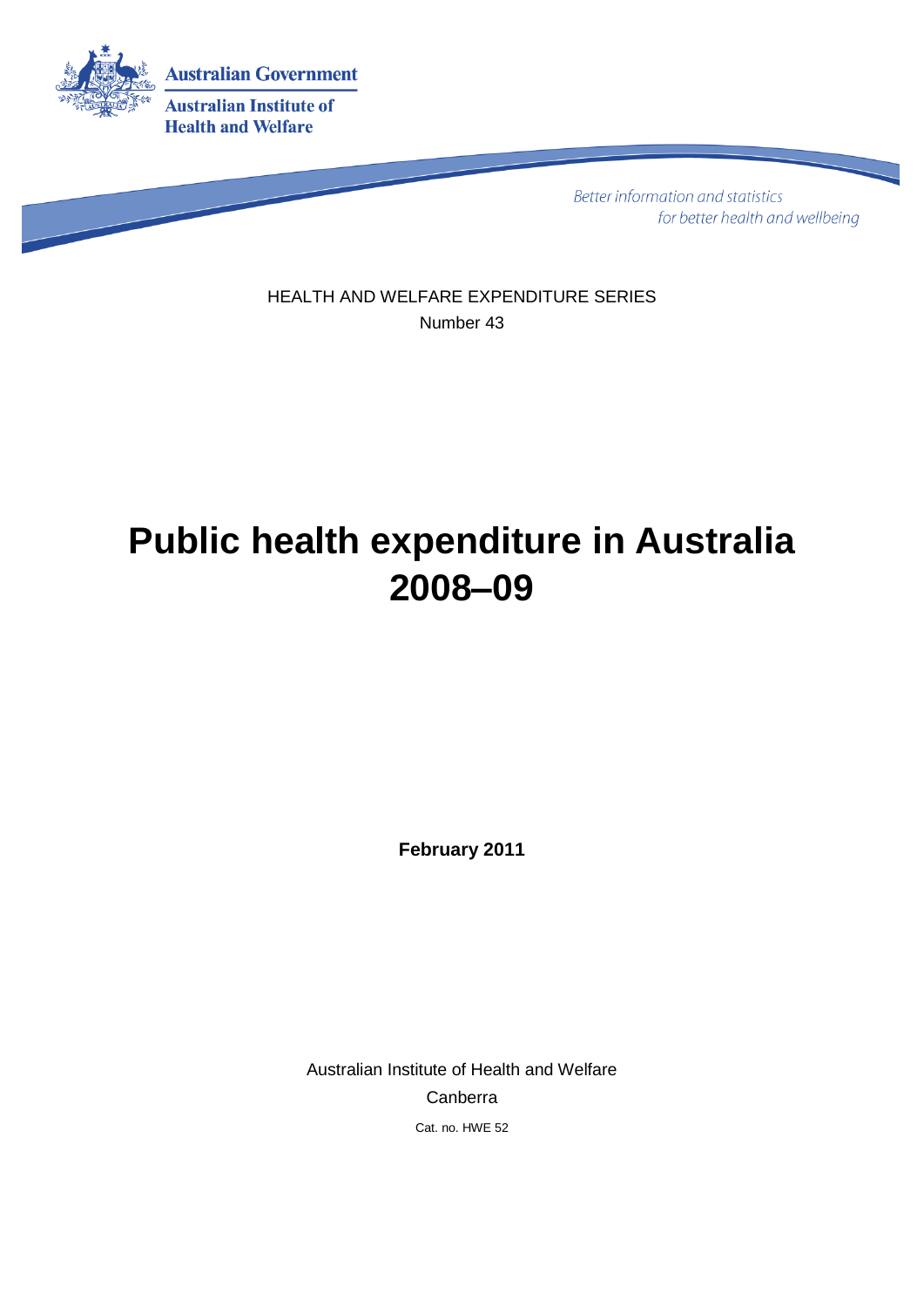#### **The Australian Institute of Health and Welfare is Australia's national health and welfare statistics and information agency. The Institute's mission is** *better information and statistics for better health and wellbeing***.**

© Australian Institute of Health and Welfare 2011

This work is copyright. Apart from any use as permitted under the *Copyright Act 1968*, no part may be reproduced without prior written permission from the Australian Institute of Health and Welfare. Requests and enquiries concerning reproduction and rights should be directed to the Head of the Communications, Media and Marketing Unit, Australian Institute of Health and Welfare, GPO Box 570, Canberra ACT 2601.

This publication is part of the Australian Institute of Health and Welfare's Health and welfare expenditure series. A complete list of the Institute's publications is available from the Institute's website <www.aihw.gov.au>.

ISSN 1323-5850 ISBN 978-1-74249-125-7

#### **Suggested citation**

Australian Institute of Health and Welfare 2011. Public health expenditure in Australia 2008–09. Health and welfare expenditure series no. 43. Cat. no. HWE 52. Canberra: AIHW.

#### **Australian Institute of Health and Welfare**

Board Chair Hon. Peter Collins, AM, QC

**Director** David Kalisch

Any enquiries about or comments on this publication should be directed to: Mr Richard Juckes Australian Institute of Health and Welfare GPO Box 570 Canberra ACT 2601 Phone: (02) 6249 5126 Email: expenditure@aihw.gov.au

Published by the Australian Institute of Health and Welfare

#### **Please note that there is the potential for minor revisions of data in this report. Please check the online version at <www.aihw.gov.au> for any amendments.**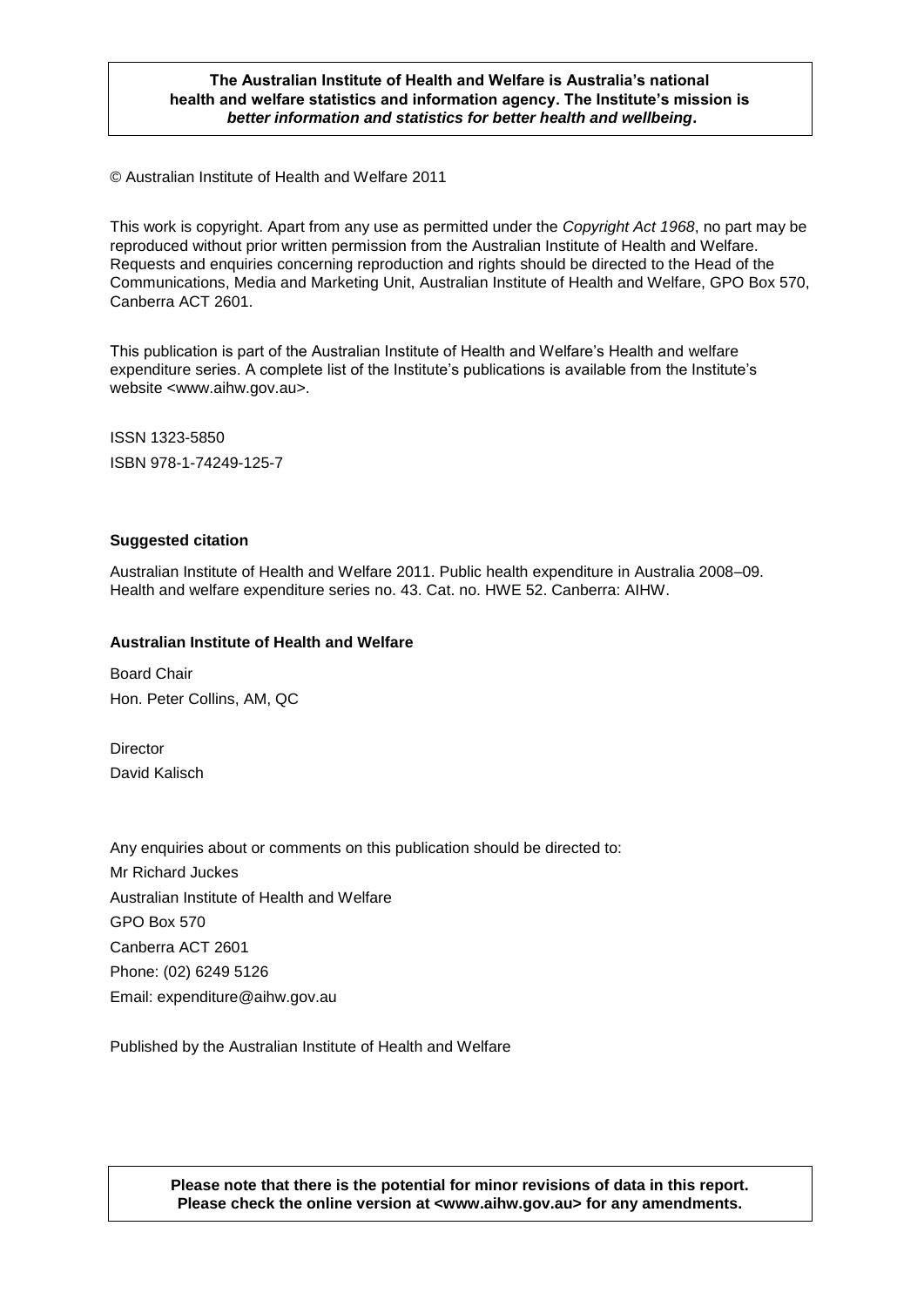# **Contents**

| 1            |                                                                                       |
|--------------|---------------------------------------------------------------------------------------|
|              |                                                                                       |
|              |                                                                                       |
|              |                                                                                       |
|              |                                                                                       |
|              |                                                                                       |
|              |                                                                                       |
| $\mathbf{2}$ |                                                                                       |
|              |                                                                                       |
| 3            |                                                                                       |
|              |                                                                                       |
|              | 3.2 Public health expenditure per person in each state and territory13                |
|              | 3.3 Public health expenditure as a proportion of total recurrent health expenditure15 |
| 4            |                                                                                       |
|              |                                                                                       |
|              |                                                                                       |
|              |                                                                                       |
|              |                                                                                       |
|              |                                                                                       |
|              | Method for allocating direct expenditure by the Australian Government to states and   |
|              |                                                                                       |
|              |                                                                                       |
|              |                                                                                       |
|              |                                                                                       |
|              |                                                                                       |
|              |                                                                                       |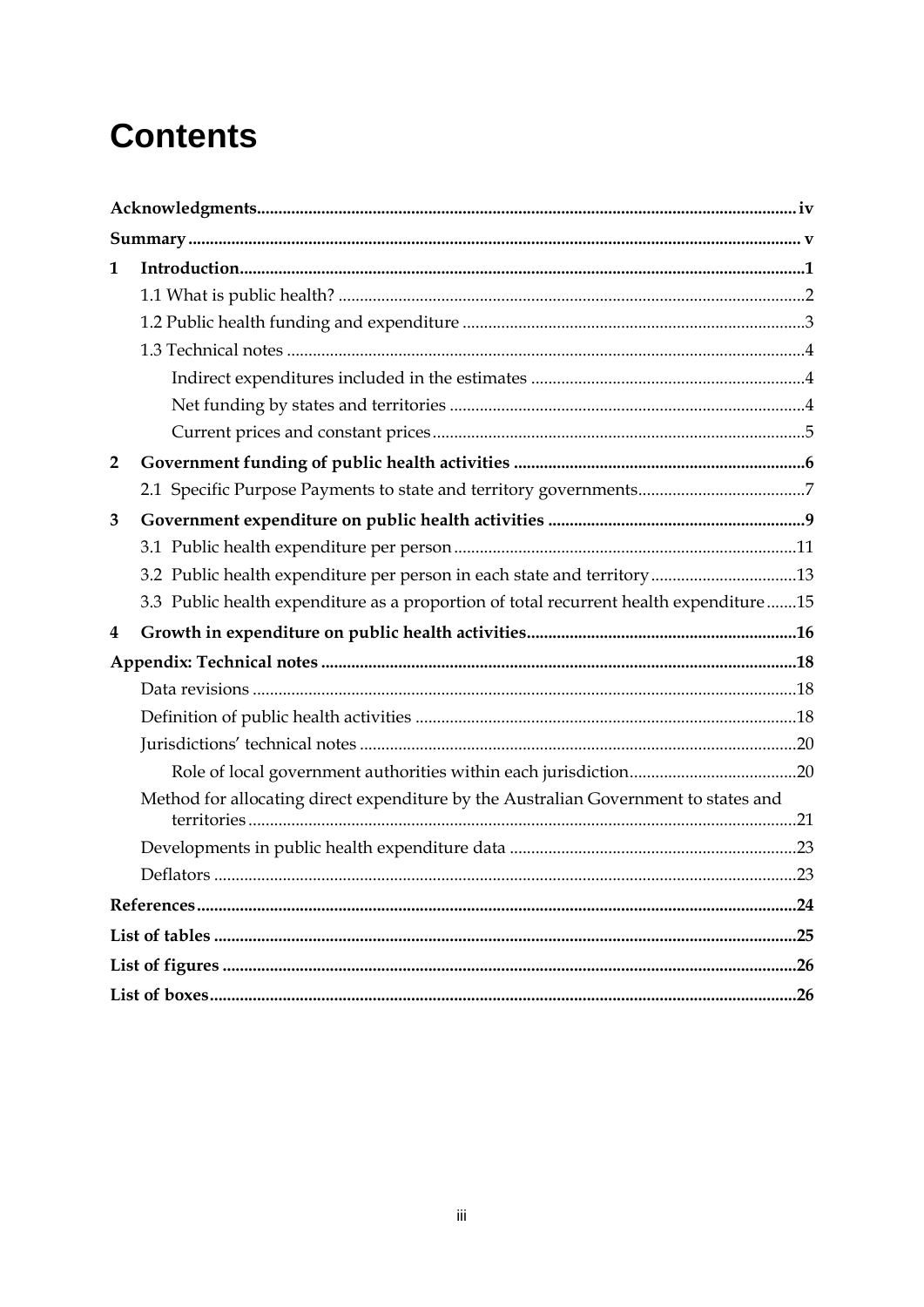## **Acknowledgments**

The collection and analysis of the data and the writing of this publication was done by Kate Phillips and Michael Whitelaw with assistance from Maneerat Pinyopusarerk and Richard Juckes.

Thanks are extended to the Australian, state and territory governments and members of the Technical Advisory Group (TAG) for the National Public Health Expenditure Project. Members of the TAG have worked with the project team in providing these annual public health estimates and related supporting information on public health programs in their jurisdictions. Members of the TAG and additional contributors to this report are listed below.

In addition, the Australian Institute of Health and Welfare (AIHW) acknowledges the Australian Government Department of Health and Ageing (DoHA) for its continued funding of the National Public Health Expenditure Project.

| Janis Baines<br>Joanne Davies<br>Joanna Kordis          |
|---------------------------------------------------------|
| <b>Richard Marshall</b><br>Vineet Makhija               |
| <b>Lynton Norris</b><br>Teena Blias                     |
| Graham Jarvis<br>Robyn Clark<br>Beata Zimkowska         |
| Peter Somerford                                         |
| Agnes Maddock                                           |
| <b>Judy Cooper</b>                                      |
| Linda Halliday<br>Myra Navarro-Mukii<br>Rosalind Sexton |
| <b>Steve Guthridge</b><br>Yuejen Zhao<br>Margaret Foley |
| Michael Moore                                           |
| Jim Butler                                              |
|                                                         |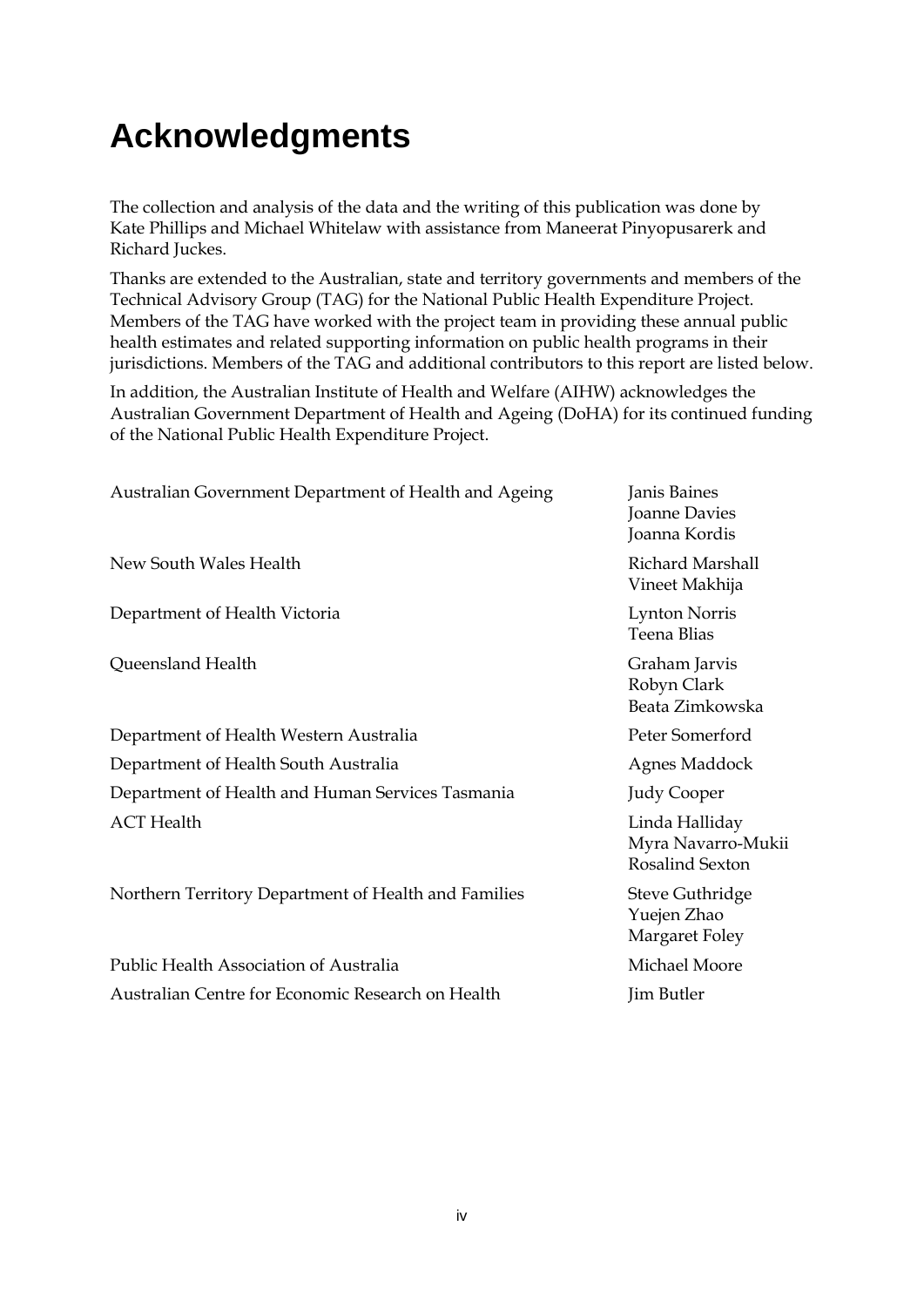# **Summary**

Public health focuses on prevention, promotion and protection rather than on treatment, on populations rather than on individuals, and on the factors and behaviours that cause illness and injury.

Public health includes a wide variety of activities. However, the estimates included in the *Public health expenditure in Australia* series relate only to public health activities where the funding was provided by the key health departments and agencies in Australia.

### **Total expenditure continues to increase**

Total expenditure on public health activities in Australia in 2008–09 was \$2,300.2 million or \$106 per person on average. This was an increase of \$120.5 million, or 5.5%, on what was spent in 2007–08. After adjusting for the effects of inflation, there was a real increase in expenditure of 2.2% from 2007–08 to 2008–09, continuing the growth in public health expenditure which has averaged 7.3% per year since 1999–00.

Prior to 2007–08, the proportion of public health expenditure to total recurrent health expenditure was maintained at 1.8% to 1.9%. Since then the relatively large growth in public health expenditure has meant that public health expenditure as a proportion of total health expenditure increased to 2.2% in 2007–08 and was 2.1% in 2008–09.

## **Priorities continue to evolve**

Public health activity is reported against eight core categories encompassing a range of preventative, health promotion and research activities.

Over the decade to 2008–09 there have been relative peaks in public health expenditure, often as a result of the varying implementation and ongoing cost profile of programs across years. As shown in Figure A, such peaks occurred in 2004–05 and 2007–08. The latter is attributed to expenditure on the National Human Papillomavirus vaccination program in that year.

The areas of public health expenditure that had the largest increases in real terms from 2007–08 to 2008–09 were the *Selected health promotion* (15.8%) and *Screening programs* (12.7%). The largest decrease in expenditure was for *Organised immunisation* activities (–12.0%), which was largely due to declining expenditure associated with the catch-up elements of the National Human Papillomavirus vaccination program. Despite the 2008–09 decline, *Organised immunisation* expenditure grew by an average of 13.7% per year between 1999–00 and 2008–09—the fastest growth rate of all the public health activities over that period.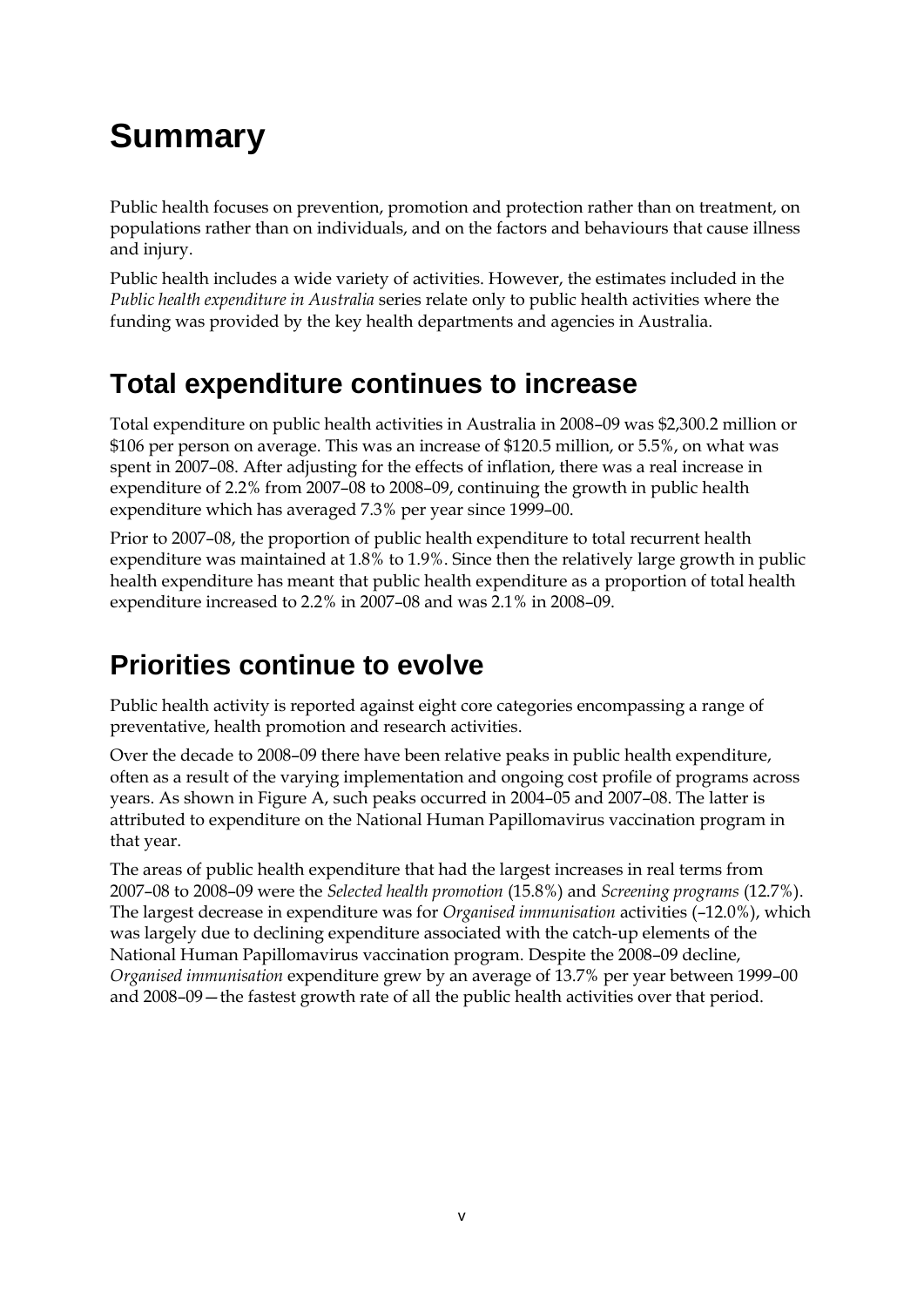<span id="page-5-0"></span>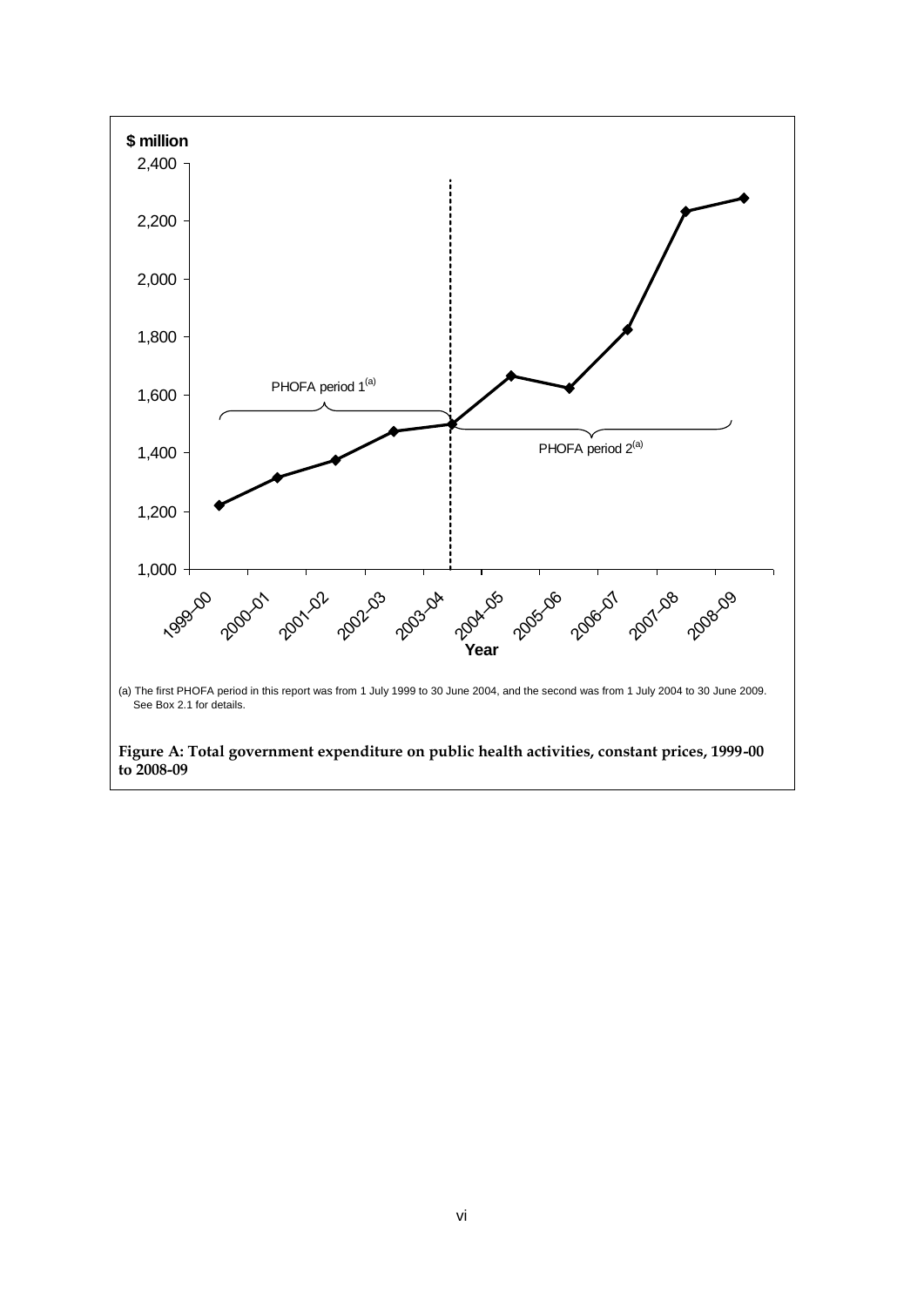# **1 Introduction**

This publication reports estimates of recurrent expenditure (referred to as 'expenditure' throughout the report) on public health activities in Australia that were funded by the Australian Government and state and territory health departments during 2008–09. *Public health expenditure in Australia, 2008–09* continues the Australian Institute of Health and Welfare's (AIHW) series of reports on national public health expenditure, which have been produced since 1999–00.

Detailed time series data are available in online data cubes at <www.aihw.gov.au/expenditure/datacubes/index.cfm>

The public health expenditure estimates reported here relate only to those funded by the key health departments and agencies in the various jurisdictions. They do not include funding of public health activities by non-health government departments (such as education, veterans' affairs, law enforcement, transport and environment), non-government organisations or households. With the exception of cervical screening and immunisation, expenditure on preventative services delivered in clinical settings by general practitioners and other clinicians is also excluded. Although clinical services make important contributions to public health in Australia, they are outside the scope of this particular study. The public health activities included have been determined by the National Public Health Expenditure Project Technical Advisory Group.

Much of the analysis done in this report compares growth in expenditure over the period 1999–00 to 2003–04 with growth over the period 2003–04 to 2008–09 (see Figure A and Box 2.1). These analysis periods coincide with the periods of the Public Health Outcomes Funding Agreements (PHOFAs). While the original PHOFAs were for the 2 years 1 July 1997 to 30 June 1999, the first PHOFA period included in this report began on 1 July 1999 and ended on 30 June 2004, and the final PHOFA period covered 1 July 2004 to 30 June 2009. However, this does not mean that the trends in expenditure in this report are necessarily resulting from differences in the PHOFAs themselves. These are merely convenient periods in which to look at shorter-term trends in expenditure.

While the final PHOFA ended on 30 June 2009, a National Partnership Agreement on Preventative Health was signed by all jurisdictions in the 2008–09 reporting period. As the implementation of the agreement did not begin until 2009–10, public health expenditure carried out under this new agreement is not included in this report.

Figure 1.1 illustrates the portion of the public health expenditure that is captured by this report.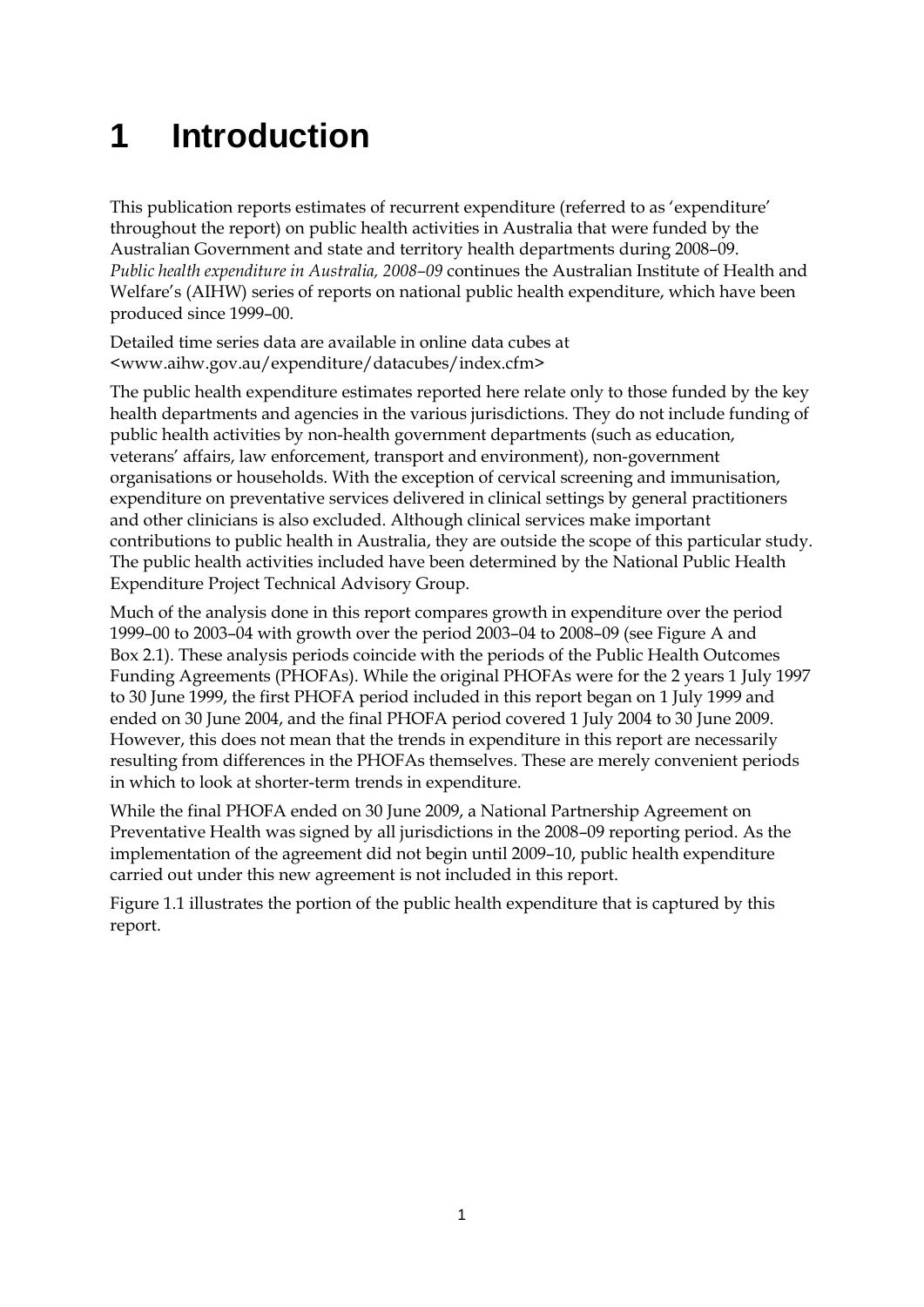

## <span id="page-7-0"></span>**1.1 What is public health?**

Public health activities focus on prevention, promotion and protection rather than on treatment, on populations rather than on individuals, and on the factors and behaviours that cause illness and injury rather than the illness and injury itself.

These activities can take the form of programs, campaigns, or events. They draw on a large variety of methods such as health education, lifestyle advice, infection control, risk factor monitoring, and tax loadings to discourage unhealthy lifestyle choices and changes to the social environment to support healthier behaviour choices. They apply in a multitude of settings (such as schools, homes, workplaces and media outlets), and relate to a broad spectrum of health issues. Public health activities are carried out by the Australian Government, and state, territory and local government agencies, as well as non-government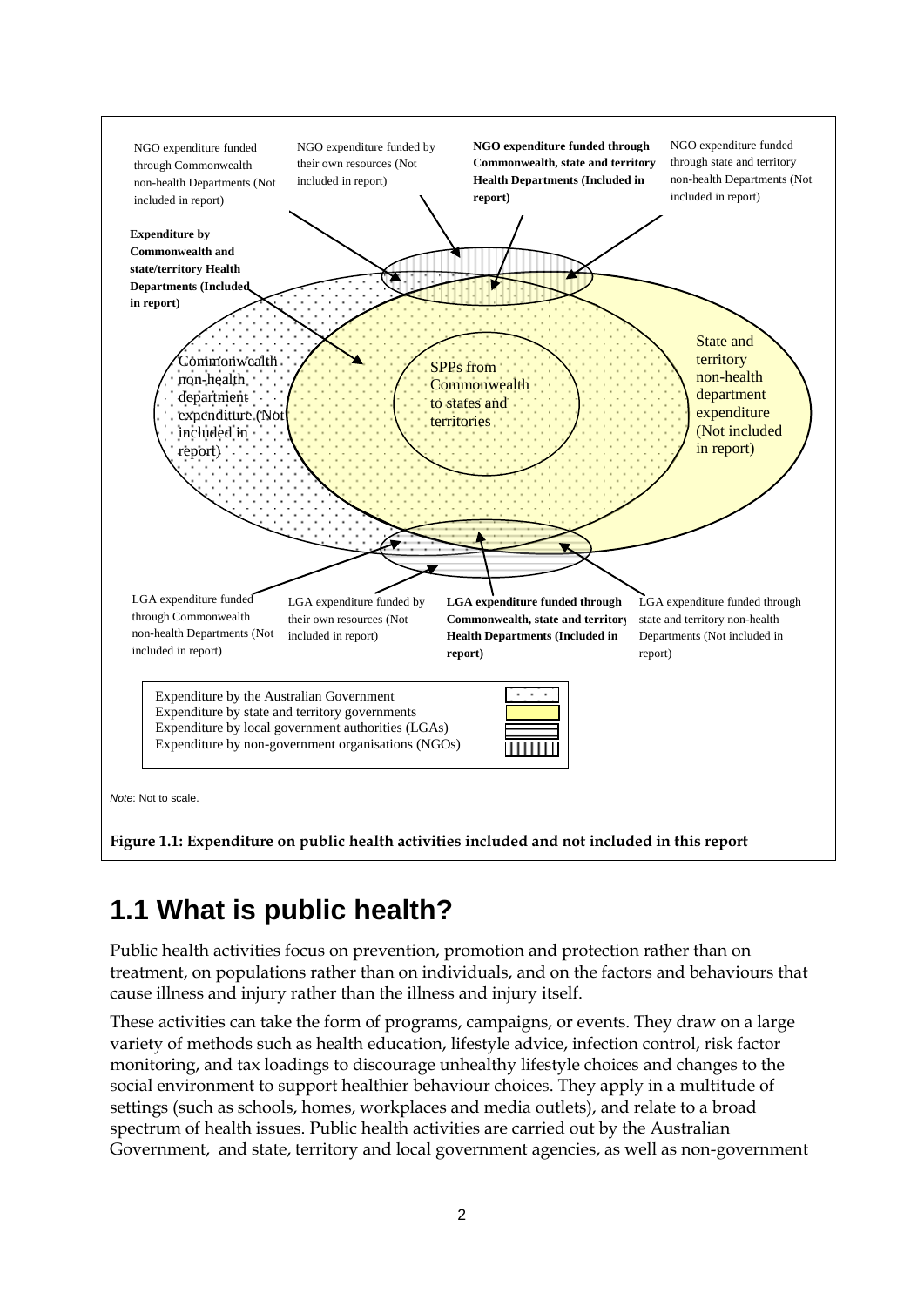agencies—such as cancer councils and the Heart Foundation—and private health professionals.

In this report, public health activity is reported against the following eight core categories:

- *Communicable disease control*
- *Selected health promotion*
- *Organised immunisation*
- *Environmental health*
- *Food standards and hygiene*
- *Screening programs*
- *Prevention of hazardous and harmful drug use*
- *Public health research*

Definitions for each of the core categories are provided in the Appendix under 'Definition of public health activities'.

While jurisdictions were provided with a data collection guide and an associated template to help collect and classify data according to the above categories, there may be some inconsistencies in the manner in which jurisdictions have classified similar programs and the associated expenditure against the categories above.

### **1.2 Public health funding and expenditure**

This report looks at what is spent on public health activities from two perspectives funding and expenditure. These concepts, while related, are quite distinct and must be kept in mind when considering public health spending (Box 1.1).

#### <span id="page-8-0"></span>**Box 1.1: Defining health funding and expenditure**

#### *Health funding*

Health funding is reported in terms of who provides the funds used to pay for health expenditure. Thus, although state and territory governments incur about three-quarters of the total public health expenditure, they provide less than half the overall funding from their own revenue from fiscal and other sources.

The Australian Government, as well as funding expenditures incurred through its own programs, provides Specific Purpose Payments (SPPs) to states and territories—most notably through the PHOFAs and the Australian Immunisation Agreements—to help fund public health activities done by, or on behalf of, each state and territory government.

#### *Health expenditure*

Health expenditure is reported in terms of who incurs the expenditure, rather than who ultimately provides the funding for that expenditure. In the case of many vaccination programs for example, the related expenditures are incurred by the state and territory governments, even though a large proportion of those expenditures are funded by the Australian Government through SPPs.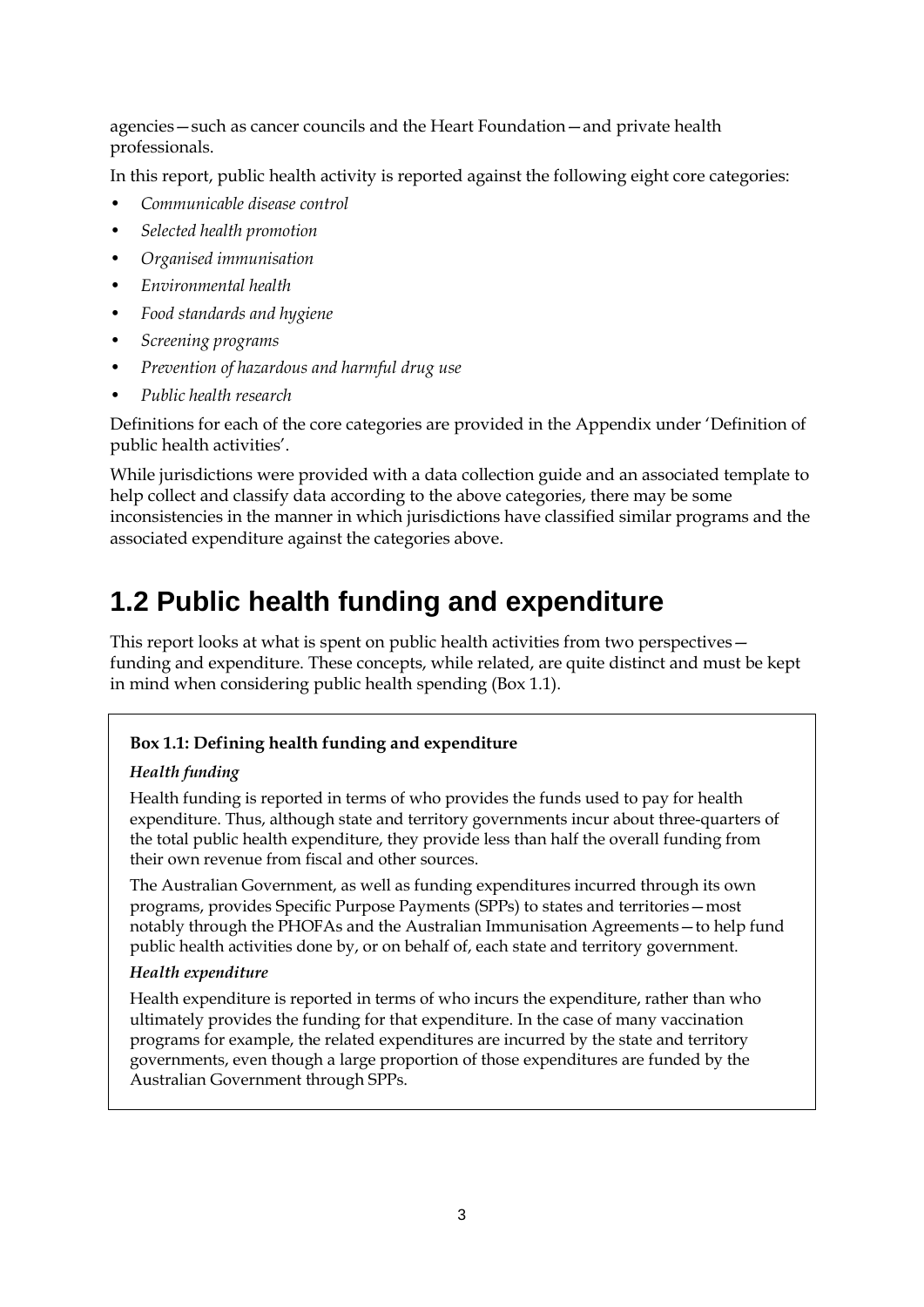As well as funding its own public health programs and activities in 2008–09, the Australian Government provided several 'public health' SPPs to state and territory governments including the PHOFAs. Those SPP funds provided to the states and territories had to be spent on agreed public health activities within their jurisdiction. For PHOFA grants, expenditure is not tied to specific activities, but rather must be spent on agreed public health outcomes. Consequently, the estimates of funding by the Australian Government are higher than its estimated expenditures. The estimates of net funding for public health by individual state and territory governments have been derived by deducting their estimated receipts of public health SPPs from the reported total expenditure incurred by them on public health programs. Consequently, net funding by states and territories is lower than the expenditures they directly incur.

### **1.3 Technical notes**

A full set of technical notes is given in the Appendix.

#### **Indirect expenditures included in the estimates**

As well as the amounts that each jurisdiction estimated were spent directly on public health activities, the estimates include allocations of corporate overheads and other 'on-costs' incurred by the various health authorities to support those public health activities. These include expenditures on human resources management, legal and industrial relations activities, staff development and finance expenses, developing and maintaining information systems, and a variety of other corporate activities.

### **Net funding by states and territories**

Estimates for net funding for public health activities by states and territories are presented in this report. These estimates provide an indication of the amount of public health activities that a particular jurisdiction funded from its own revenue sources. These estimates are derived by subtracting the value of SPPs provided by the Australian Government to states and territories from the total level of expenditure reported by the respective jurisdiction.

As SPPs may fund a range of programs, in some instances not all of the programs funded under a SPP may meet this report's definition of a public health activity. If this occurs, the level of public health expenditure reported by the jurisdiction will be less than the associated amount of SPP funding. In this case, subtracting the total Australian Government provided SPP funding from the amount of public health expenditure reported by a jurisdiction may understate the actual level of net funding by the state or territory. For example, in Victoria, Commonwealth SPPs for both PHOFA and the Prevention of Hazardous and Harmful Drug Use categories are not fully expended on activities within the reports' defined public health activities. Specifically, this results in 20% of the PHOFA funding and the SPP funding for the Illicit and other drugs of dependence subcategory of the Prevention of Hazardous and Harmful Drug Use category, or \$21.8 million in total, being spent on activities outside the scope of this report, which leads to an understatement in net funding levels for Victoria.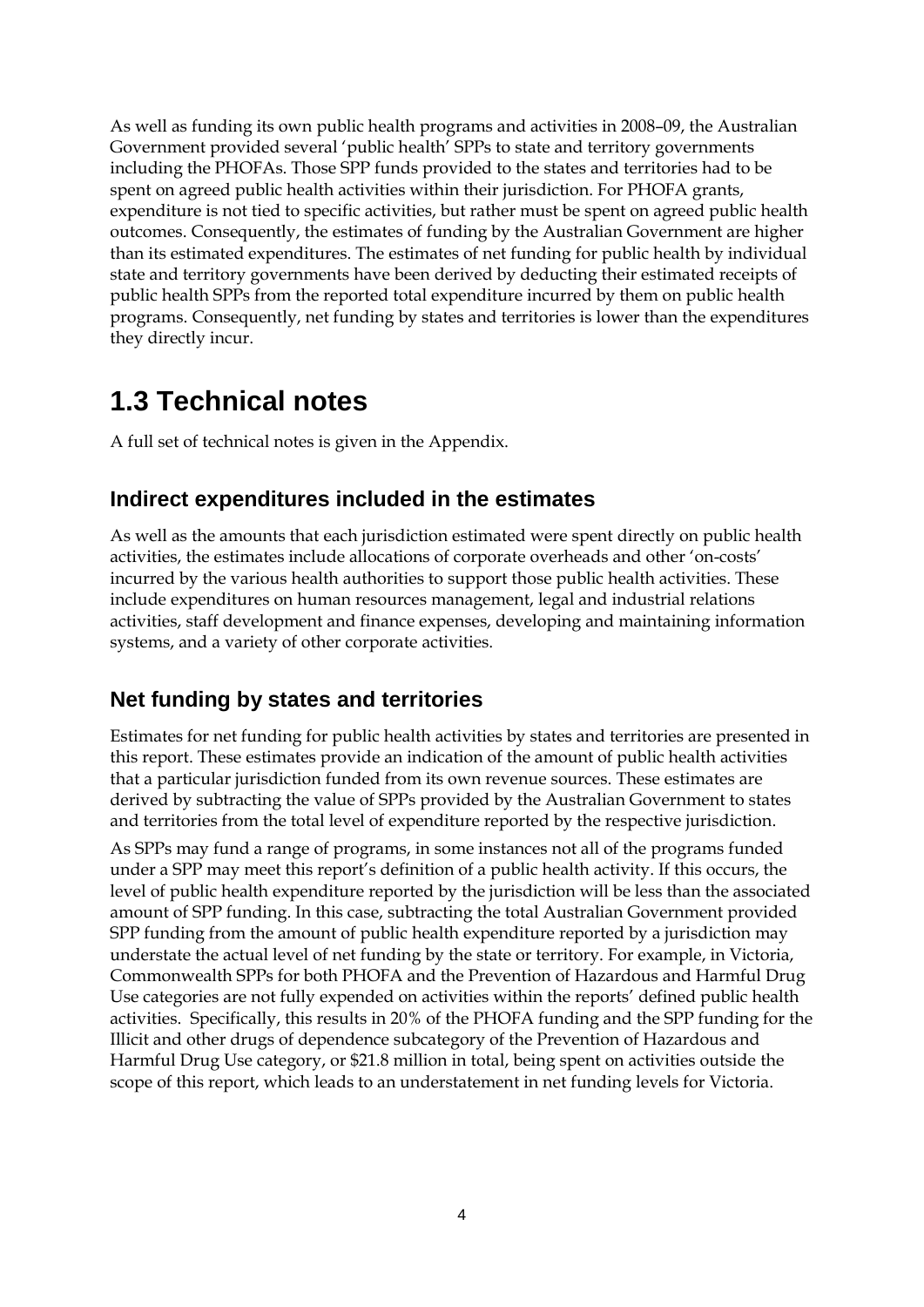### **Current prices and constant prices**

The tables and figures in this report detail expenditure in terms of current and constant prices. The term 'expenditure at current prices' refers to expenditure reported for a particular year, unadjusted for inflation. 'Expenditure at constant prices', on the other hand, has been 'deflated' to remove the effects of inflation, so that expenditure in one year can be compared with expenditure in other years in a series. This deflation is achieved by using annually re-weighted chain price indexes produced by the Australian Bureau of Statistics (ABS) (see section on 'Deflators' in the Appendix). These price indexes are referenced to a particular year in the series (the reference year), which is given a value of 100. Because the reference year for the chain price index in this series is 2008–09, the constant price estimates indicate what expenditure would have been, had 2008–09 prices applied in all years.

In some cases the figures in the tables presented in this report may not add to the totals provided due to rounding.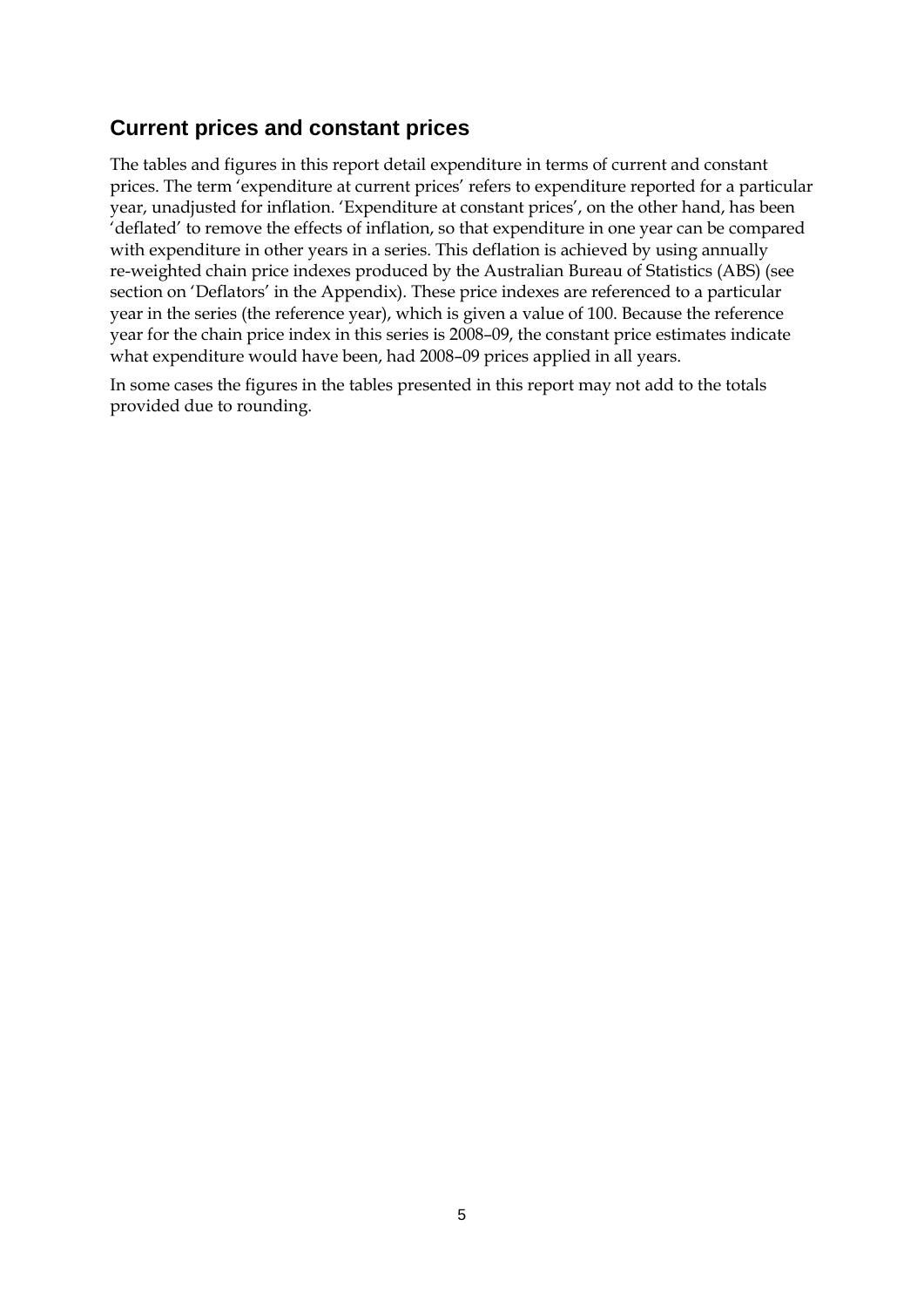# **2 Government funding of public health activities**

Total government funding on public health activities was estimated to be \$2,300.2 million in 2008–09. This was an increase of \$120.5 million from 2007–08, and represented an increase of 5.5% over the previous year in current price terms (Table 2.1).

The Australian Government contributed an estimated \$1,297.7 million or 56.4% of the total public health funding in 2008–09, compared with \$1,376.0 million (63.1%), in current prices, in 2007–08. The decrease in this contribution was largely caused by the winding down of the National Human Papillomavirus vaccination catch-up program, with expenditure on vaccines for *Organised immunisation* activities decreasing by \$123 million in 2008–09 compared with 2007–08.

Of the total public health funding by the Australian Government in 2008–09, \$633.7 million was directly spent on its own public health programs. Funding by state and territory governments from their own sources was estimated at \$1,002.4 million in 2008–09, compared with \$803.7 million in the previous financial year. The states with the largest contributions were New South Wales, Queensland and Victoria, which together constituted almost 70% of the total public health funding provided by the state and territory governments, noting that about 77% of the population resides in these states (Table 2.2).

|                                               | 2007-08                |                              | 2008-09                       |                              |
|-----------------------------------------------|------------------------|------------------------------|-------------------------------|------------------------------|
| Source of funds                               | Amount<br>(\$ million) | Share of total<br>(per cent) | <b>Amount</b><br>(\$ million) | Share of total<br>(per cent) |
| <b>Funding by the Australian Government</b>   |                        |                              |                               |                              |
| Direct expenditure                            | 583.6                  | 26.8                         | 633.7                         | 27.6                         |
| SPPs to state and territory governments       | 792.4                  | 36.4                         | 664.0                         | 28.9                         |
| <b>Australian Government funding</b>          | 1,376.0                | 63.1                         | 1,297.7                       | 56.4                         |
| Funding by state and territory<br>governments |                        |                              |                               |                              |
| Gross expenditure                             | 1,596.1                | 73.2                         | 1,666.4                       | 72.4                         |
| SPPs from the Australian Government           | 792.4                  | 36.4                         | 664.0                         | 28.9                         |
| Net funding by states and territories         | 803.7                  | 36.9                         | 1,002.4                       | 43.6                         |
| Total funding/expenditure                     | 2,179.7                | 100.0                        | 2,300.2                       | 100.0                        |

<span id="page-11-0"></span>**Table 2.1: Total government funding of expenditure on public health activities, current prices, by source of funds, 2007–08 and 2008–09**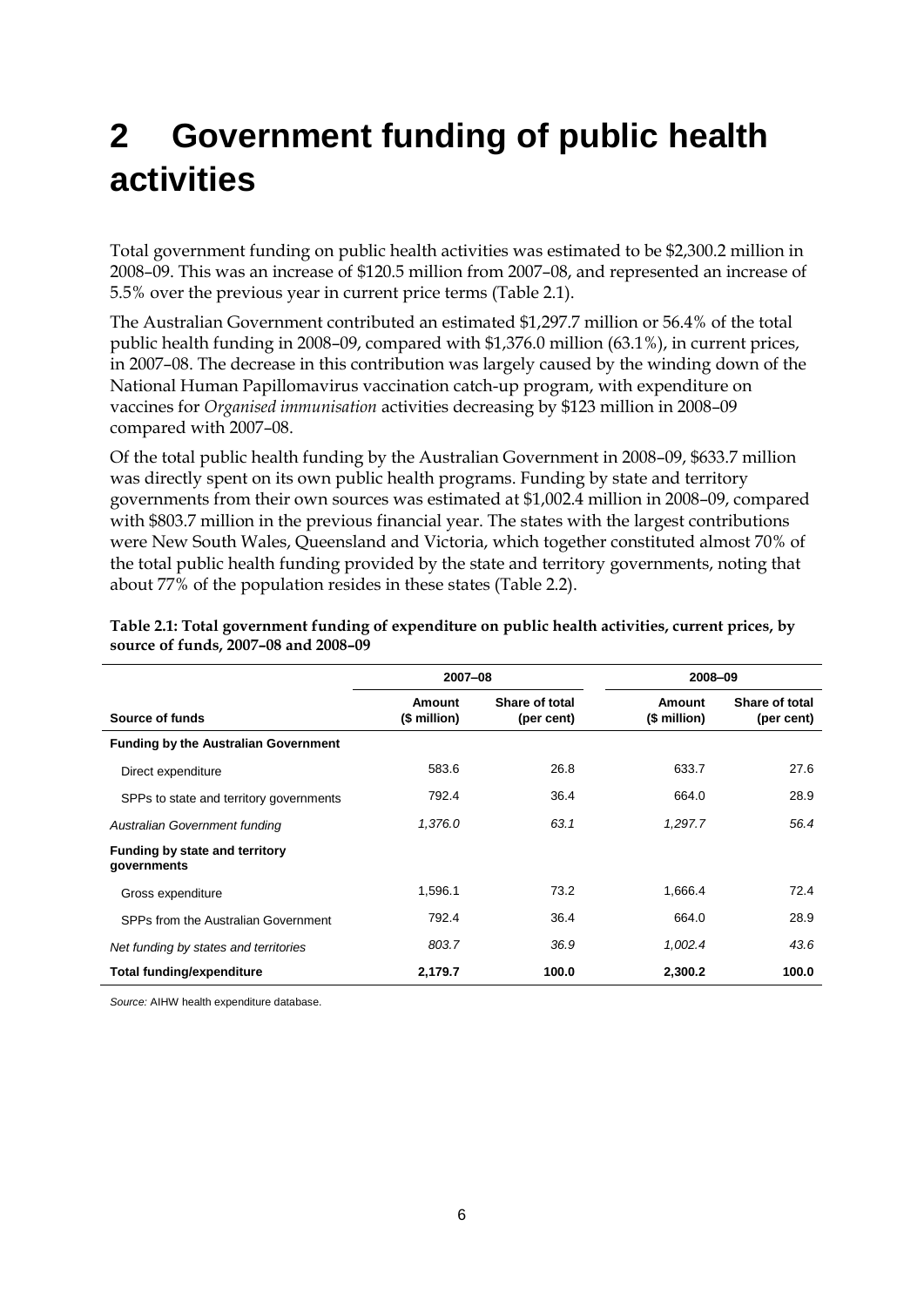|                 | 2007-08                       |                              |                               | 2008-09                      |
|-----------------|-------------------------------|------------------------------|-------------------------------|------------------------------|
| State/territory | <b>Amount</b><br>(\$ million) | Share of total<br>(per cent) | <b>Amount</b><br>(\$ million) | Share of total<br>(per cent) |
| <b>NSW</b>      | 179.8                         | 22.4                         | 256.4                         | 25.6                         |
| Vic             | 190.4                         | 23.7                         | 208.3                         | 20.8                         |
| Qld             | 171.1                         | 21.3                         | 217.5                         | 21.7                         |
| <b>WA</b>       | 75.4                          | 9.4                          | 101.6                         | 10.1                         |
| <b>SA</b>       | 75.4                          | 9.4                          | 91.2                          | 9.1                          |
| Tas             | 24.0                          | 3.0                          | 25.7                          | 2.6                          |
| <b>ACT</b>      | 24.7                          | 3.1                          | 27.6                          | 2.8                          |
| NT              | 62.8                          | 7.8                          | 74.2                          | 7.4                          |
| <b>Total</b>    | 803.7                         | 100.0                        | 1,002.4                       | 100.0                        |

<span id="page-12-0"></span>**Table 2.2: Net funding for public health activities by states and territories, current prices, and shares of the total funding, by state and territory, 2007–08 and 2008–09**

*Note*: These figures are estimates only. See 'Net funding by states and territories' in the technical notes.

*Source:* AIHW health expenditure database.

## **2.1 Specific Purpose Payments to state and territory governments**

Total public health funding to state and territory governments through SPPs in 2008–09 was estimated at \$664.0 million, compared with \$792.4 million in 2007–08 (Table 2.1). The higher level of funding in 2007–08 was largely for the purchase of a vaccine (\$302.1 million), used in the National Human Papillomavirus program (included under Organised immunisation). The catch-up phase of the program was done through general practice and communitybased programs. While the catch-up component did not cease until June 2009, expenditure on the program declined in 2008–09.

In 2008–09 64% of SPP funding (\$427.2 million) was for the purchase of essential vaccines listed on the National Immunisation Program Schedule. Funding of health programs through the PHOFAs constituted a further 26% of the SPP funding (\$171.2 million), and 8% (\$50.9 million) was for *Prevention of hazardous and harmful drug use* (Table 2.3; Box 2.1).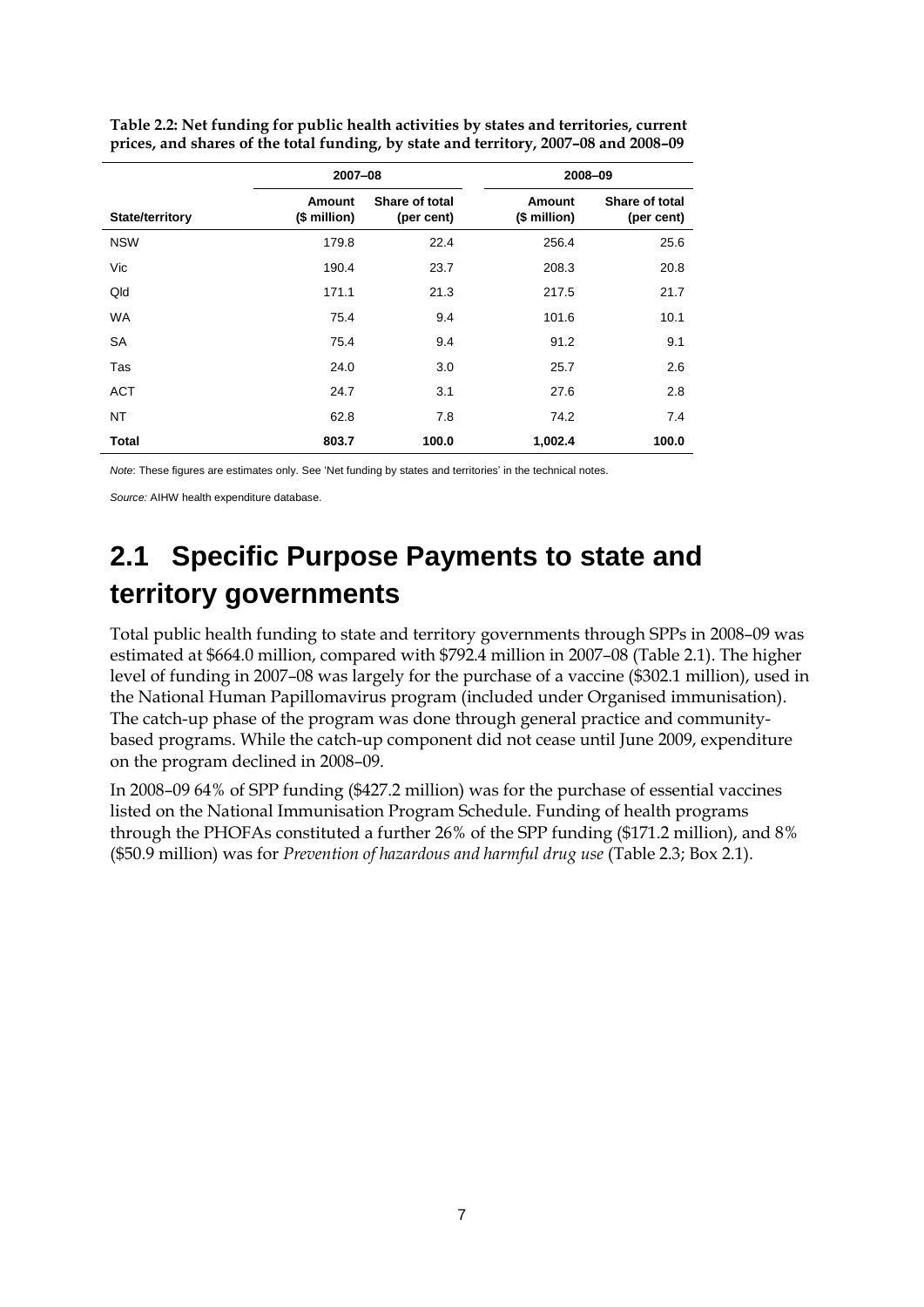| Category                                        | <b>NSW</b> | Vic   | Qld   | WA   | <b>SA</b> | Tas  | <b>ACT</b> | <b>NT</b> | Total |
|-------------------------------------------------|------------|-------|-------|------|-----------|------|------------|-----------|-------|
| PHOFA funding                                   | 53.9       | 41.5  | 33.6  | 15.4 | 13.0      | 6.0  | 3.6        | 4.2       | 171.2 |
| Communicable disease control                    | 3.7        | 2.7   | 2.8   | 1.8  | 1.0       | 0.5  | 0.4        | 1.0       | 13.8  |
| Selected health promotion                       | 0.0        | 0.0   | 0.0   | 0.0  | 0.0       | 0.0  | 0.0        | 0.0       | 0.0   |
| Food standards and hygiene                      | 0.2        | 0.1   | 0.1   | 0.1  | 0.1       | 0.1  | 0.1        | 0.1       | 0.8   |
| Organised immunisation                          | 138.0      | 101.3 | 88.6  | 49.4 | 27.3      | 10.8 | 7.0        | 4.7       | 427.2 |
| Prevention of hazardous and harmful<br>drug use | 17.9       | 13.6  | 5.3   | 5.8  | 3.6       | 2.5  | 1.0        | 1.2       | 50.9  |
| Total funding                                   | 213.7      | 159.2 | 130.4 | 72.5 | 45.1      | 19.9 | 12.0       | 11.2      | 664.0 |

<span id="page-13-0"></span>**Table 2.3: SPPs for public health, current prices, by state and territory, 2008–09 (\$ million)**

*Note:* Estimates and comparisons across states and territories need to be interpreted with care. For further information, see 'Net funding by states and territories' in the technical notes.

<span id="page-13-1"></span>*Source:* AIHW health expenditure database.

#### **Box 2.1: Public Health Outcome Funding Agreements**

The PHOFAs are funding agreements between the Australian Government and each state and territory government. While there were three separate PHOFA periods, only the two most recent periods fall within the time span looked at in this report. The original PHOFAs covered the period 1 July 1997 to 30 June 1999. The second set of PHOFAs began on 1 July 1999 and ended on 30 June 2004. The third covered the period 1 July 2004 to 30 June 2009. The agreements provide funding to achieve outcomes in the following broad areas of public health:

- communicable diseases
- cancer screening
- health risk factors—in particular alcohol and tobacco use, women's health, and sexual and reproductive health.

Funding provided under these agreements is broadbanded, giving state and territory governments the flexibility to manage local needs and priorities within the total pool of funds allocated to them (DoHA 2006). As a result, it is not possible to track the PHOFA funding through to individual core public health activities, but rather the state and territory governments report their total expenditure on public health activities, regardless of how these activities may have been funded. In some cases, state and territory programs funded by PHOFA payments may not meet the definition of public health activities used in the report. For example, in 2008–09, Victoria allocated approximately 20% of its PHOFA funding to programs that fell outside the definition of public health activities used in this report.

To show how growth in expenditure has changed over time, some of the expenditure tables in this report show estimates of average annual growth in expenditure during each of the most recent PHOFA periods. Trends in expenditure in this report do not necessarily result from differences in PHOFA funding periods; they are merely convenient periods of time in which to examine shorter-term trends in expenditure.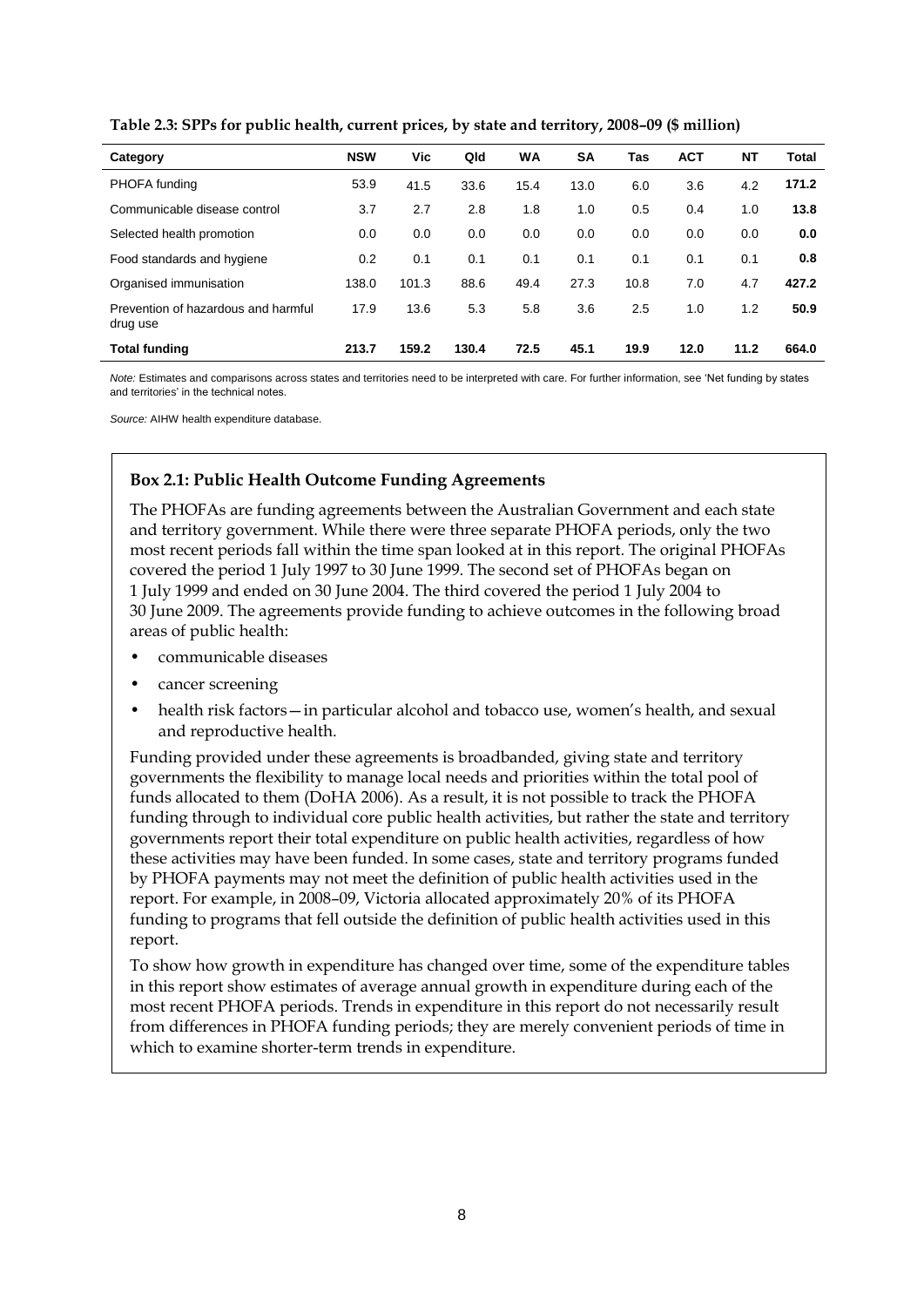## **3 Government expenditure on public health activities**

A breakdown of the total estimated expenditure on public health activities by Australian and state/territory governments shows that \$1,666.4 million (72.4% of total expenditure) was spent by the state and territory governments. The balance of \$633.7 million related to programs and activities for which the Australian Government was directly responsible (Table 3.1).

Overall government expenditure was highest for:

- *Organised immunisation*—\$639.4 million (27.8% of total expenditure on public health activities)
- *Selected health promotion*—\$438.3 million (19.1%)
- *Screening programs*—\$336.3 million (14.6%) (Table 3.1; Figure 3.1).

The category for which there was the highest amount of direct Australian Government expenditure was *Public health research* with \$138.6 million (21.9% of total direct Australian Government expenditure), while state and territory governments directed \$574.7 million (34.5%) of their expenditure to *Organised immunisation* activities.

| Activity                                     | <b>Australian</b><br>Government | <b>State and territory</b><br>governments | Total   |
|----------------------------------------------|---------------------------------|-------------------------------------------|---------|
|                                              |                                 |                                           |         |
| Communicable disease control                 | 25.1                            | 259.8                                     | 284.9   |
| Selected health promotion                    | 132.9                           | 305.4                                     | 438.3   |
| Organised immunisation                       | 64.7                            | 574.7                                     | 639.4   |
| Environmental health                         | 20.3                            | 79.6                                      | 99.9    |
| Food standards and hygiene                   | 19.0                            | 19.0                                      | 38.0    |
| Screening programs                           | 110.5                           | 225.8                                     | 336.3   |
| Prevention of hazardous and harmful drug use | 122.6                           | 172.4                                     | 295.0   |
| Public health research                       | 138.6                           | 29.7                                      | 168.3   |
| <b>Total expenditure</b>                     | 633.7                           | 1.666.4                                   | 2.300.2 |

<span id="page-14-0"></span>

| Table 3.1: Total government expenditure on public health activities, current prices, |  |
|--------------------------------------------------------------------------------------|--|
| by activity, $2008-09$ (\$ million)                                                  |  |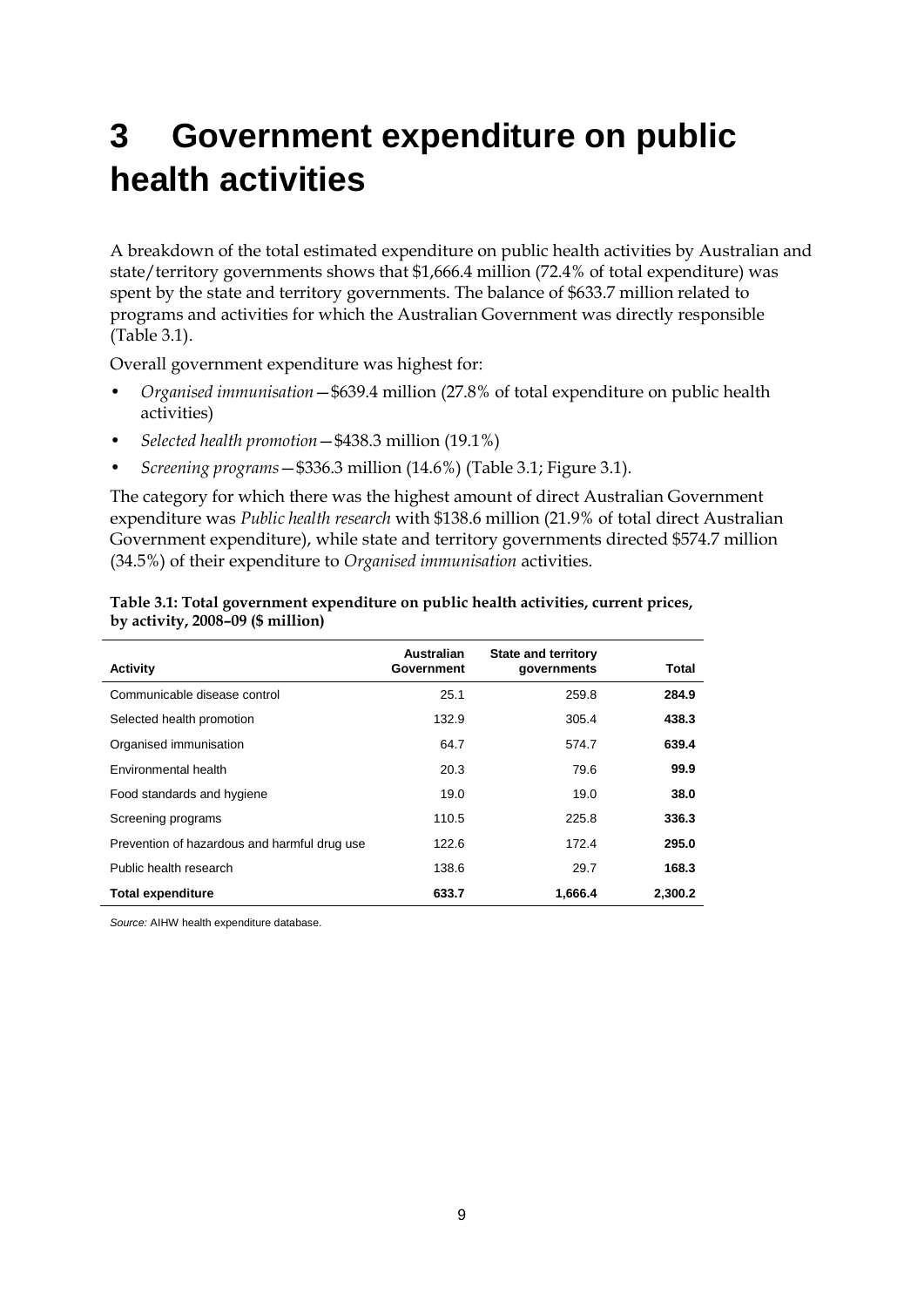

<span id="page-15-0"></span>Expenditure on *Organised immunisation* activities in 2008–09 continued to make up the largest share of total expenditure (27.8%); however, this share fell from the 2007–08 level of 32.3%. Activities that increased their share of public health funding from 2007–08 to 2008–09 include *Selected health promotion* (16.8% to 19.1%), *Screening programs* (13.3% to 14.6%) and *Communicable disease control* (11.8% to 12.4%) (Table 3.2).

All states and territories had the largest expenditure levels for *Organised immunisation*  activities. The second largest area of expenditure was *Communicable disease control* for New South Wales, Western Australia, the Australian Capital Territory and the Northern Territory, *Selected health promotion* for Victoria and South Australia, *Screening programs* for Queensland, and *Prevention of hazardous and harmful drug use* for Tasmania (Table 3.3).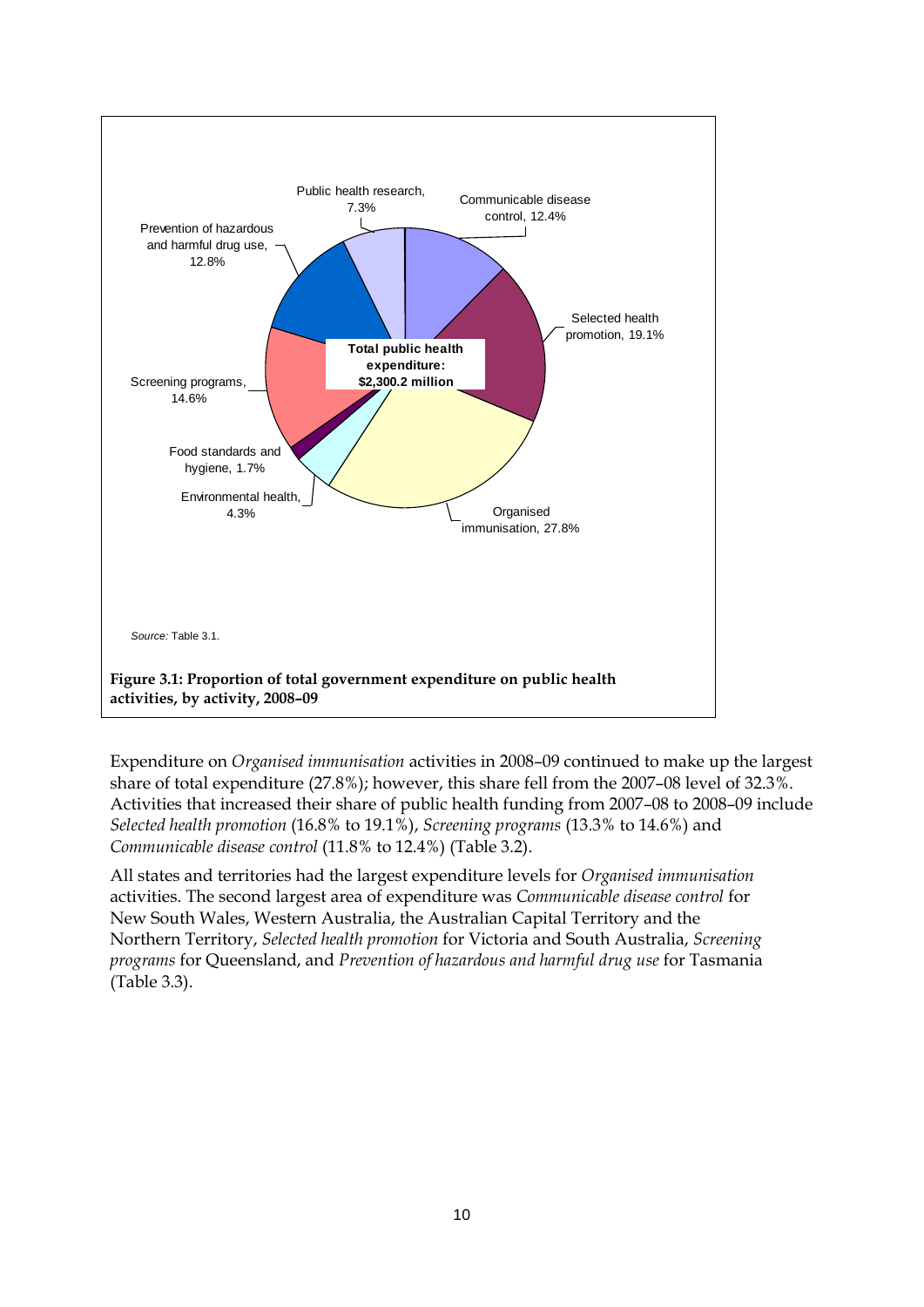|                                              |                        | 2007-08                      |                        | 2008-09                      |
|----------------------------------------------|------------------------|------------------------------|------------------------|------------------------------|
| <b>Activity</b>                              | Amount<br>(\$ million) | Share of total<br>(per cent) | Amount<br>(\$ million) | Share of total<br>(per cent) |
| Communicable disease control                 | 256.7                  | 11.8                         | 284.9                  | 12.4                         |
| Selected health promotion                    | 366.6                  | 16.8                         | 438.3                  | 19.1                         |
| Organised immunisation                       | 704.0                  | 32.3                         | 639.4                  | 27.8                         |
| Environmental health                         | 95.5                   | 4.4                          | 99.9                   | 4.3                          |
| Food standards and hygiene                   | 38.6                   | 1.8                          | 38.0                   | 1.7                          |
| Screening programs                           | 289.1                  | 13.3                         | 336.3                  | 14.6                         |
| Prevention of hazardous and harmful drug use | 271.9                  | 12.5                         | 295.0                  | 12.8                         |
| Public health research                       | 157.2                  | 7.2                          | 168.3                  | 7.3                          |
| <b>Total expenditure</b>                     | 2,179.7                | 100.0                        | 2,300.2                | 100.0                        |

#### <span id="page-16-0"></span>**Table 3.2: Total government expenditure on public health activities, current prices, by activity (\$ million)**

*Source:* AIHW health expenditure database.

<span id="page-16-1"></span>

| Table 3.3: Total government expenditure on public health activities by states and territories, by |  |
|---------------------------------------------------------------------------------------------------|--|
| activity, $2008-09$ (\$ million)                                                                  |  |

| <b>Activity</b>                                 | <b>NSW</b> | Vic.  | Qld   | <b>WA</b> | SΑ    | Tas  | <b>ACT</b> | NΤ   | <b>Total</b> |
|-------------------------------------------------|------------|-------|-------|-----------|-------|------|------------|------|--------------|
| Communicable disease control                    | 85.2       | 47.0  | 46.0  | 30.1      | 16.8  | 7.0  | 8.7        | 19.0 | 259.8        |
| Selected health promotion                       | 64.5       | 102.0 | 55.0  | 29.3      | 27.2  | 6.6  | 6.3        | 14.5 | 305.4        |
| Organised immunisation                          | 196.5      | 127.6 | 114.6 | 50.5      | 37.4  | 12.9 | 10.7       | 24.5 | 574.7        |
| Environmental health                            | 15.0       | 6.7   | 25.8  | 13.2      | 5.6   | 4.8  | 3.2        | 5.2  | 79.6         |
| Food standards and hygiene                      | 4.9        | 1.9   | 2.0   | 3.2       | 2.6   | 0.5  | 3.0        | 1.0  | 19.0         |
| Screening programs                              | 64.2       | 52.1  | 56.3  | 18.5      | 17.4  | 6.1  | 3.7        | 7.5  | 225.8        |
| Prevention of hazardous and<br>harmful drug use | 32.8       | 22.6  | 46.7  | 23.7      | 24.4  | 7.3  | 3.8        | 11.0 | 172.4        |
| Public health research                          | 7.1        | 7.5   | 1.4   | 5.6       | 4.9   | 0.3  | 0.3        | 2.6  | 29.7         |
| <b>Total expenditure</b>                        | 470.0      | 367.5 | 347.9 | 174.1     | 136.3 | 45.6 | 39.6       | 85.4 | 1.666.4      |

*Source:* AIHW health expenditure database.

### **3.1 Public health expenditure per person**

This section looks at public health expenditure on a per person basis. It aims to remove the influence of changes in population from the analysis and allow comparative assessments to be made across different-sized populations.

As the Australian population grows, it could be anticipated that overall public health expenditure must also increase to maintain the average level of public health services provided per person in the community. However, it is important to note that economies of scale and changes in demographic profiles (such as the ageing of the Australian population) can affect expenditure levels for some public health programs. Even with these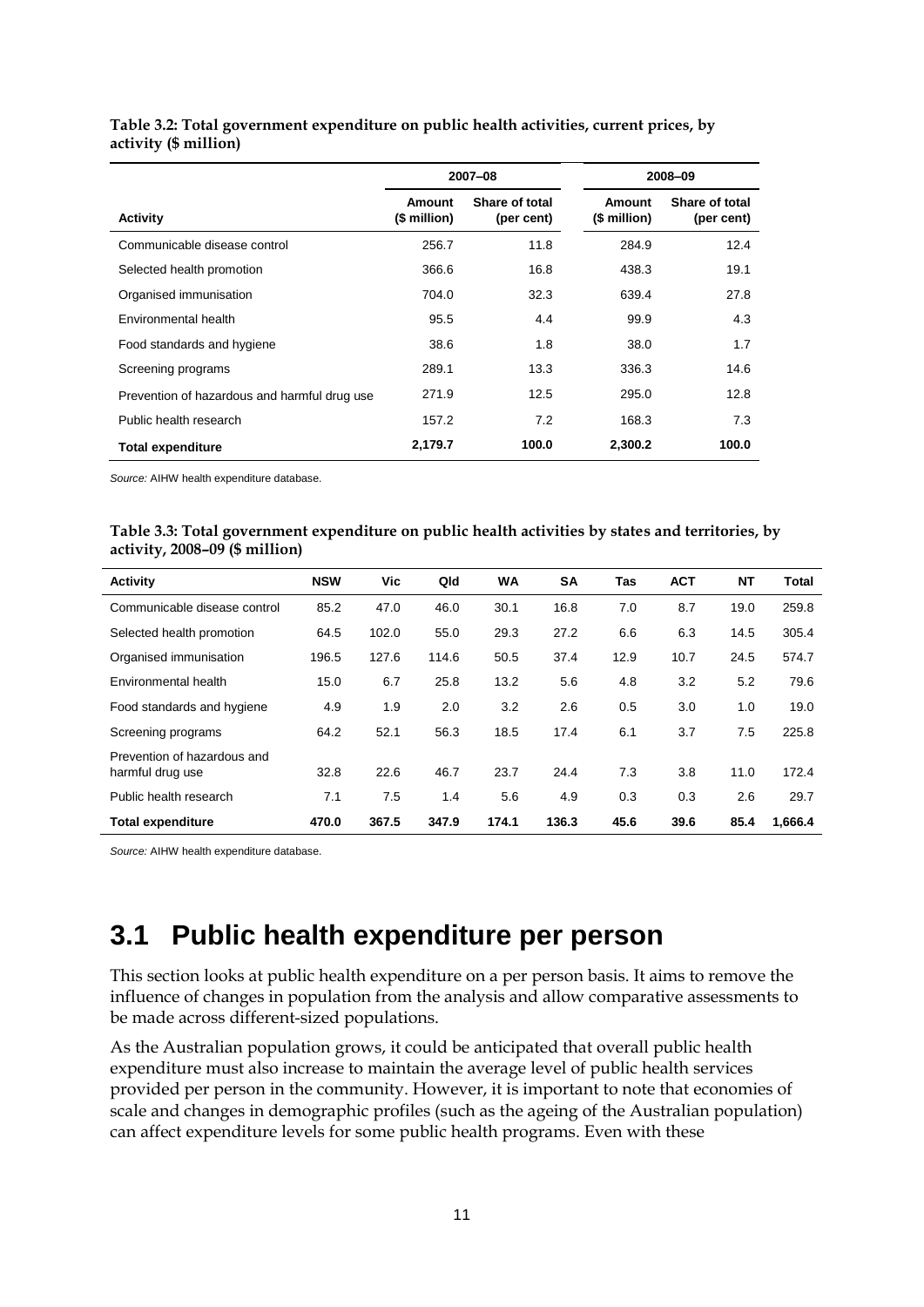considerations, per person expenditure comparisons still remain a useful analytical technique.

During 2008–09, estimated government public health expenditure per person was \$105.84, which was \$3.41 more than the previous year, not adjusted for inflation. While per person expenditure experienced only a slight increase in constant price terms, this followed a 20.2% real increase in per person expenditure between 2006–07 and 2007–08. Real growth in per person expenditure between 1999–00 and 2008–09 averaged 5.7% per year, and 7.2% between 2003-04 and 2008–09 (Table 3.4).

There was some volatility in annual real growth between 1999–00 and 2008–09, with peaks in 2002–03, 2004–05 and 2007–08. This volatility can reflect the expenditure profile of certain public health initiatives, which can have significant upfront costs before stabilising. In relation to the 'peak' in 2007–08, there was significant expenditure associated with the National Human Papillomavirus program and its associated catch-up component. The catch-up component of the program was wound down in 2008–09, contributing a lower level of per person expenditure growth.

|                                   | Amount (\$)                    |          | Change from year to year (per cent)    |             |  |
|-----------------------------------|--------------------------------|----------|----------------------------------------|-------------|--|
| Year                              | <b>Current</b>                 | Constant | <b>Current price increase</b>          | Real growth |  |
| 1999-00                           | 48.03                          | 64.21    |                                        |             |  |
| 2000-01                           | 52.56                          | 68.32    | 9.4                                    | 6.4         |  |
| $2001 - 02$                       | 55.85                          | 70.55    | 6.3                                    | 3.3         |  |
| 2002-03                           | 60.75                          | 74.72    | 8.8                                    | 5.9         |  |
| 2003-04                           | 63.09                          | 74.93    | 3.9                                    | 0.3         |  |
| 2004-05                           | 71.66                          | 82.91    | 13.6                                   | 10.7        |  |
| 2005-06                           | 71.95                          | 79.58    | 0.4                                    | $-4.0$      |  |
| 2006-07                           | 82.71                          | 87.90    | 15.0                                   | 10.5        |  |
| 2007-08                           | 102.43                         | 105.70   | 23.8                                   | 20.2        |  |
| 2008-09                           | 105.84                         | 105.84   | 3.3                                    | 0.1         |  |
|                                   | Average expenditure per person |          | Average annual growth rates (per cent) |             |  |
| 1999-00 to 2003-04 <sup>(c)</sup> | 56.06                          | 70.54    | 7.1                                    | 3.9         |  |
| 2003-04 to 2008-09                | 82.95                          | 89.48    | 10.9                                   | 7.2         |  |
| 1999-00 to 2008-09                | 71.49                          | 81.47    | 9.2                                    | 5.7         |  |

<span id="page-17-0"></span>**Table 3.4: Average public health expenditure per person(a), current and constant(b) prices, and annual growth rates, 1999–00 to 2008–09**

(a) Based on annual mean resident population for year ended 30 June.

(b) Constant price public health expenditure for 1999–00 to 2008–09 is expressed in terms of 2008–09 prices.

(c) The periods 1990–00 to 2003–04 and 2003–04 to 2008–09 are used to show the funding growth for the periods covered by separate PHOFAs. See Box 2.1 for details.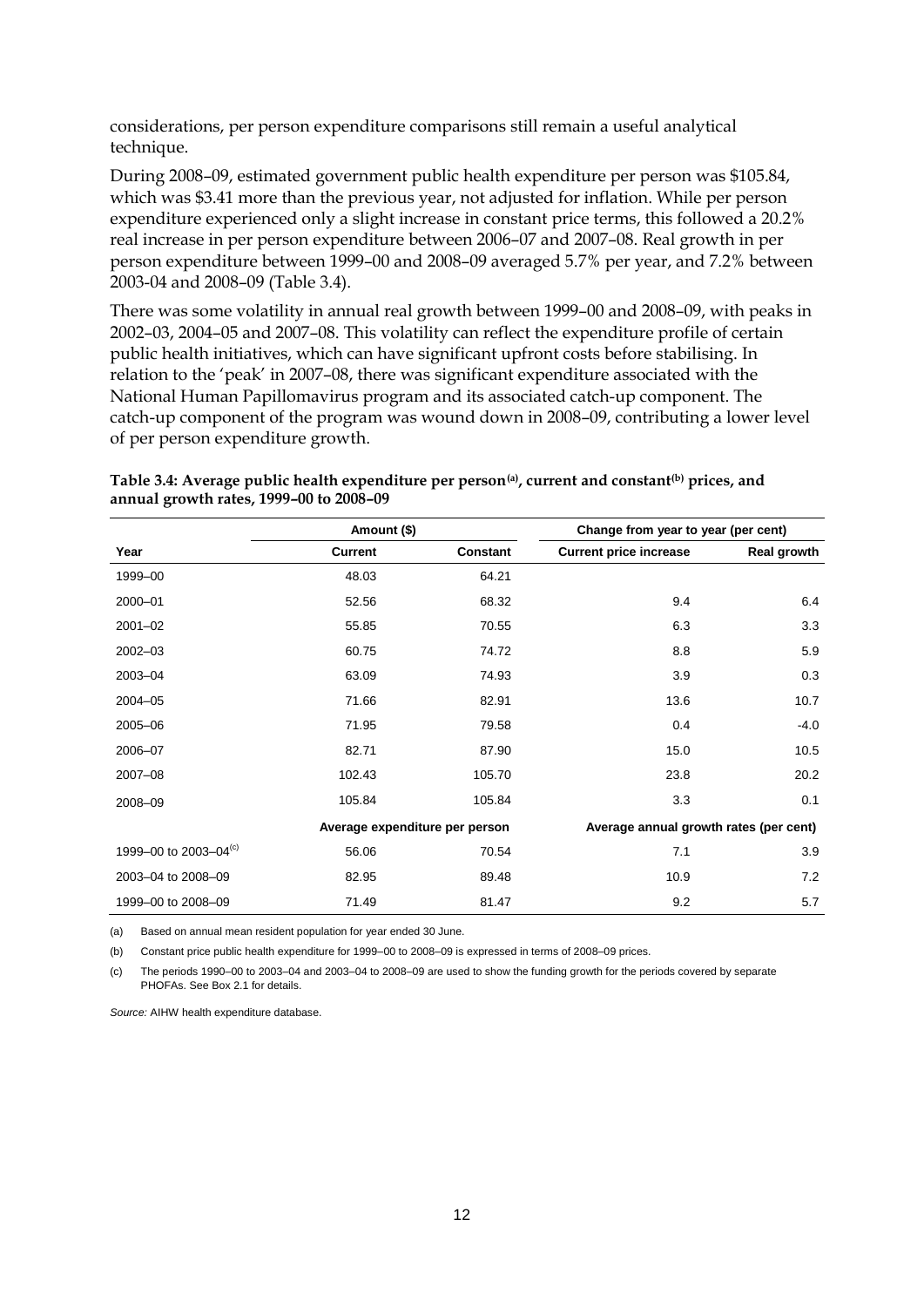## **3.2 Public health expenditure per person in each state and territory**

To estimate total government public health expenditure occurring within each state and territory, direct expenditure by the Australian Government has been apportioned across each state and territory (see 'Method for allocating direct expenditure by the Australian Government to states and territories' in the Appendix). This means that the following estimates show all expenditure on programs, which meet this reports' definition of public health activities, in the state or territory regardless of the source of the funding.

In 2008–09, the highest average expenditure per person occurred in the Northern Territory, with expenditure of \$411.83 compared with the national average of \$105.84 per person. The Australian Capital Territory had the next highest average per person expenditure of \$142.66. In the case of the Australian Capital Territory, it is important to note that some of the activities covered by those expenditures are used by the population in the surrounding regions of New South Wales.

While these results may indicate that there are some economies of scale in providing public health services to larger populations, it is also true that average expenditure per person is influenced by other non-public health factors such as location, population demographics, and services provided by other agencies, such as non health state government departments and local governments within a jurisdiction which are not considered to be in-scope for this report.

This last point may partly explain why expenditure in states such as Victoria, where local governments play a large role in the provision of public health services (Table A2), is lower than may be expected based purely on population share. For example, nearly half of all childhood vaccinations in Victoria are administered through local government councils. These services are not funded by the Victorian Government, and the expenditure is not captured in this report. The opposite will be true in the Australian Capital Territory, however, as there are no local governments and all functions typically carried out by councils in other jurisdictions are the responsibility of the Australian Capital Territory Government.

Care must be exercised when comparing estimates of expenditure on public health across jurisdictions, because different jurisdictions often need to direct more effort and resources to particular activities to meet the needs that are of primary concern to their populations. In the case of the Northern Territory, expenditure on public health activities is likely to be higher than the national average as a result of the relative isolation of the population, and the higher proportion of Aboriginal and Torres Strait Islander people in the population, who have a much poorer average health status.

There are also some methodological differences across jurisdictions arising from data collection processes and the treatment of some overheads that need to be considered when making comparisons (see 'Jurisdictions' technical notes' in the Appendix).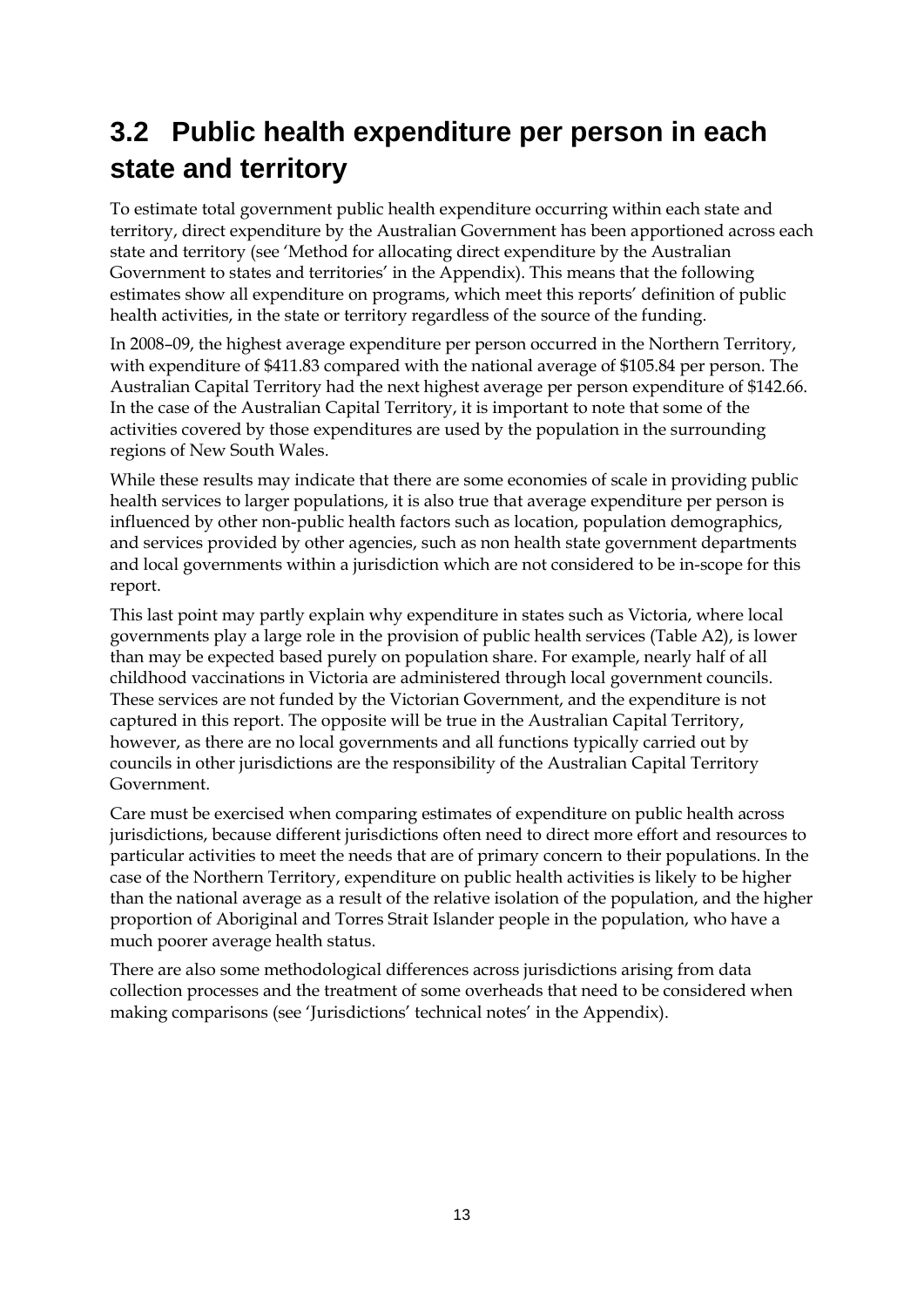| Activity                                        | <b>NSW</b> | Vic   | Qld    | <b>WA</b> | <b>SA</b> | Tas    | <b>ACT</b> | <b>NT</b> | <b>Total</b> |
|-------------------------------------------------|------------|-------|--------|-----------|-----------|--------|------------|-----------|--------------|
| Communicable disease control                    | 13.20      | 9.89  | 11.68  | 14.75     | 11.56     | 15.18  | 26.16      | 86.29     | 13.11        |
| Selected health promotion                       | 15.25      | 25.06 | 18.68  | 19.27     | 23.01     | 19.46  | 24.17      | 71.27     | 20.17        |
| Organised immunisation                          | 30.17      | 26.10 | 28.72  | 25.31     | 25.62     | 28.28  | 32.99      | 113.17    | 29.42        |
| Environmental health                            | 3.05       | 2.18  | 6.84   | 6.90      | 4.41      | 10.60  | 10.20      | 24.32     | 4.60         |
| Food standards and hygiene                      | 1.57       | 1.23  | 1.32   | 2.30      | 2.50      | 1.89   | 9.33       | 5.35      | 1.75         |
| Screening programs                              | 14.52      | 13.40 | 18.43  | 13.84     | 16.57     | 18.60  | 15.97      | 38.50     | 15.47        |
| Prevention of hazardous and<br>harmful drug use | 10.30      | 9.84  | 16.31  | 16.31     | 20.81     | 20.36  | 16.65      | 54.82     | 13.58        |
| Public health research                          | 7.41       | 7.77  | 6.66   | 8.83      | 9.49      | 6.99   | 7.18       | 18.12     | 7.74         |
| Total                                           | 95.46      | 95.46 | 108.65 | 107.50    | 113.97    | 121.36 | 142.66     | 411.83    | 105.84       |

<span id="page-19-0"></span>**Table 3.5: Estimated total government expenditure(a)(b) per person(c) on public health activities in each state and territory, current prices, 2008–09 (\$)**

(a) Includes expenditures incurred by state and territory governments that are wholly or partly funded by the Australian Government through SPPs to states and territories.

(b) Includes estimates of direct expenditure incurred by the Australian Government on its own public health programs, which have been apportioned across states and territories (see Appendix).

(c) Based on the annual mean resident population for the jurisdiction concerned.

*Note:* Estimates and comparisons across states and territories need to be interpreted with care. For further information see 'Jurisdictions' technical notes' in the Appendix.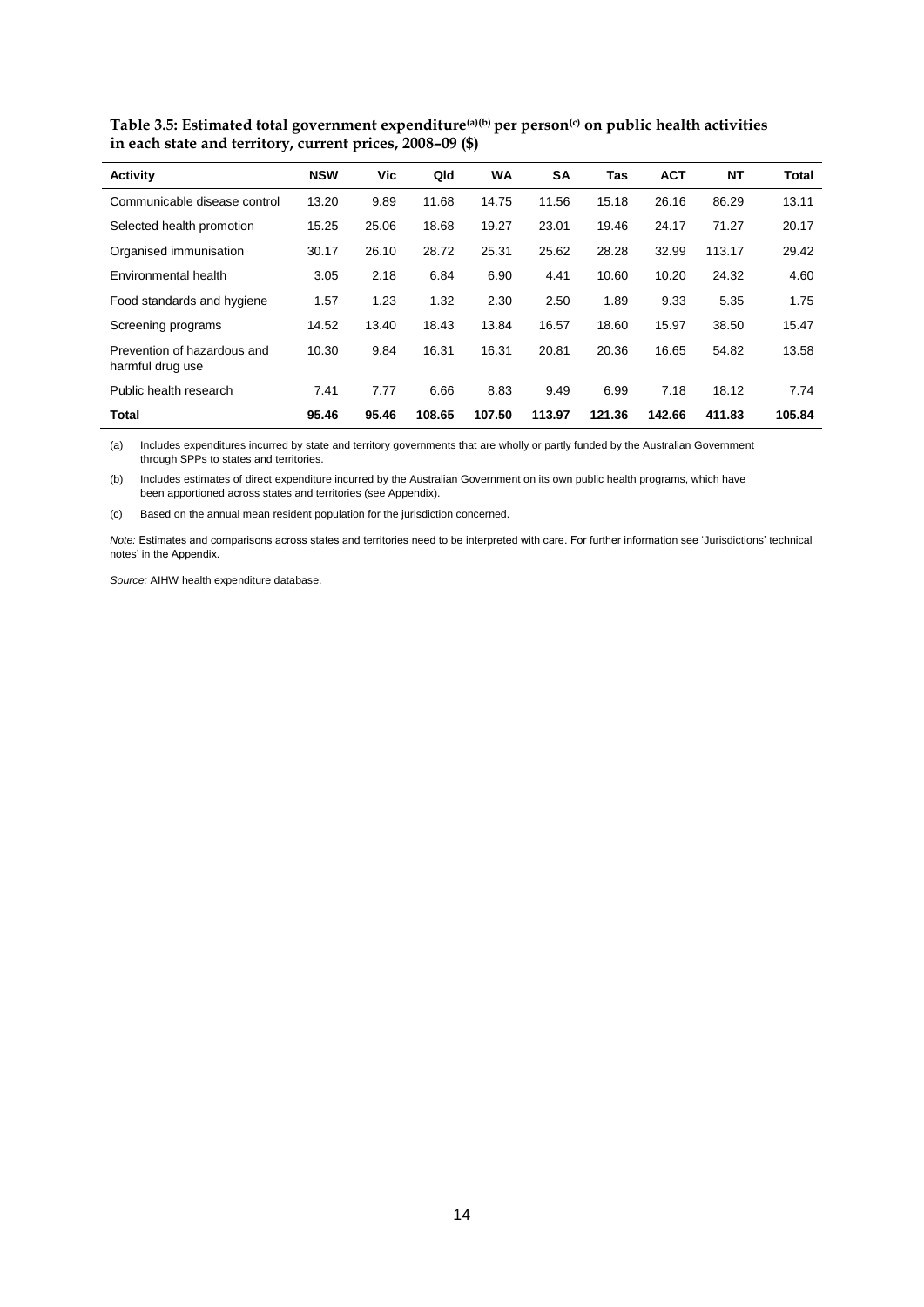## **3.3 Public health expenditure as a proportion of total recurrent health expenditure**

Public health expenditure as a percentage of total recurrent health expenditure is an important measure of the allocation of health expenditure in Australia. This expenditure ratio also forms a Council of Australian Governments performance indicator under the National Healthcare Agreement (CRC 2010).

In the 8 years from 1999–00 to 2006–07, the public health share of total recurrent health expenditure remained consistent at about 1.8% to 1.9% (AIHW 2008). In 2008–09 the share was 2.1% of total recurrent health expenditure which was slightly lower than the 2.2% recorded for 2007–08 (Table 3.6).

The proportion of public health expenditure to total government recurrent health expenditure was 2.8% in 2008–09. This proportion has risen from 2.6% in 1999–00 with a peak in 2007–08 of 3.2%, reflecting the high level of expenditure on the National Human Papillomavirus vaccination program in that year.

|             |                                                                      | <b>Total recurrent health</b><br>expenditure (\$ million) |                       | Public health as a proportion of total<br>recurrent expenditure (per cent) |                       |  |  |
|-------------|----------------------------------------------------------------------|-----------------------------------------------------------|-----------------------|----------------------------------------------------------------------------|-----------------------|--|--|
| Year        | <b>Total government</b><br>public health<br>expenditure (\$ million) | All funding<br>sources                                    | Government<br>funding | All funding<br>sources                                                     | Government<br>funding |  |  |
| 1999-00     | 915                                                                  | 49,564                                                    | 34,799                | 1.8                                                                        | 2.6                   |  |  |
| 2000-01     | 1.014                                                                | 54,978                                                    | 37.918                | 1.8                                                                        | 2.7                   |  |  |
| $2001 - 02$ | 1,091                                                                | 59,522                                                    | 40,695                | 1.8                                                                        | 2.7                   |  |  |
| $2002 - 03$ | 1,201                                                                | 64,822                                                    | 44,931                | 1.9                                                                        | 2.7                   |  |  |
| 2003-04     | 1,263                                                                | 69,901                                                    | 48,008                | 1.8                                                                        | 2.6                   |  |  |
| 2004-05     | 1,452                                                                | 76,781                                                    | 52,949                | 1.9                                                                        | 2.7                   |  |  |
| 2005-06     | 1,479                                                                | 81,933                                                    | 56,609                | 1.8                                                                        | 2.6                   |  |  |
| 2006-07     | 1,727                                                                | 89,449                                                    | 61,745                | 1.9                                                                        | 2.8                   |  |  |
| 2007-08     | 2,180                                                                | 98,017                                                    | 68,653                | 2.2                                                                        | 3.2                   |  |  |
| 2008-09     | 2,300                                                                | 107,116                                                   | 75,276                | 2.1                                                                        | 2.8                   |  |  |

<span id="page-20-0"></span>

| Table 3.6: Total recurrent health expenditure and public health expenditure, current prices(a)(b), |  |
|----------------------------------------------------------------------------------------------------|--|
| 1999-00 to 2008-09 (\$ million)                                                                    |  |

(a) Constant price public health expenditure for 1999–00 to 2008–09 is expressed in terms of 2008–09 prices.

(b) The public health expenditure figures may not reconcile with those used in Health Expenditure Australia 2008–09 due to the timing of possible data revisions.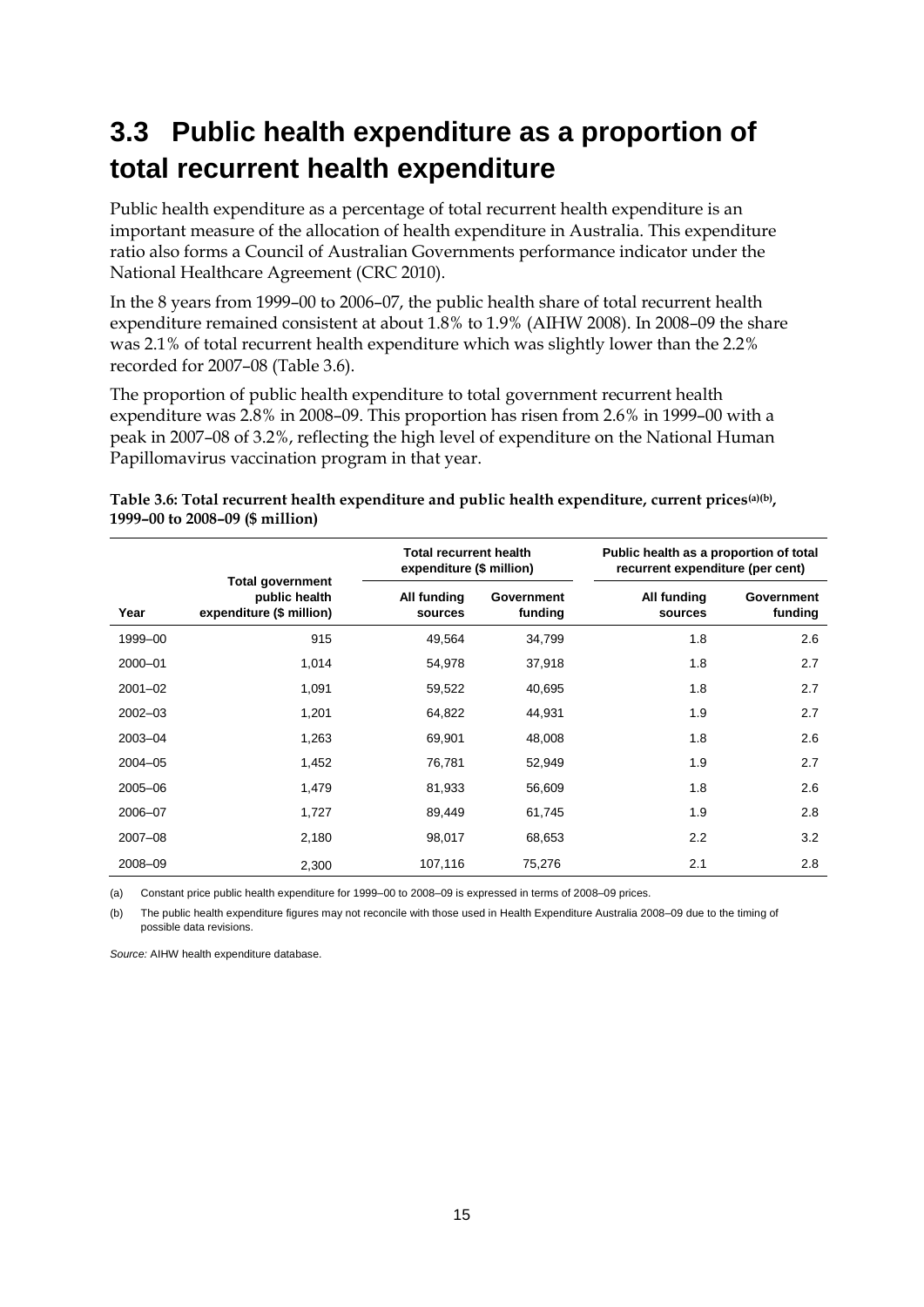## **4 Growth in expenditure on public health activities**

Between 1999–00 and 2008–09, estimated expenditure in constant price terms grew at an average rate of 7.3%. All public health activities experienced real increases in expenditure over the 10-year period, with the highest average annual growth rates being recorded for *Organised immunisation* (13.7%) and *Selected health promotion* (7.9%) (Table 4.1).

Expenditure on *Selected health promotion* experienced the highest growth in real expenditure from 2007–08 to 2008–09 (15.8%). Real expenditure on *Organised immunisation* declined by 12.0% over the same period; however, the expenditure in 2008–09 was the second highest for *Organised immunisation* expenditure since 1999–00.

|                                        | disease control<br>Communicable | Selected health<br>promotion | immunisation<br>Organised | Environmental<br>health | Food standards<br>and hygiene | Screening<br>programs | harmful drug use<br>hazardous and<br>Prevention of | Public health<br>research | administration <sup>(b)</sup><br>PHOFA | Total   |
|----------------------------------------|---------------------------------|------------------------------|---------------------------|-------------------------|-------------------------------|-----------------------|----------------------------------------------------|---------------------------|----------------------------------------|---------|
| Year                                   |                                 |                              |                           |                         |                               |                       |                                                    |                           |                                        |         |
| 1999-00                                | 202.5                           | 221.8                        | 201.2                     | 77.2                    | 33.4                          | 238.1                 | 157.6                                              | 88.8                      | 0.3                                    | 1,221.0 |
| 2000-01                                | 212.6                           | 242.4                        | 219.6                     | 85.0                    | 45.6                          | 239.2                 | 184.9                                              | 85.6                      | 0.3                                    | 1,315.2 |
| $2001 - 02$                            | 234.9                           | 275.3                        | 223.5                     | 91.7                    | 41.6                          | 237.3                 | 174.3                                              | 97.2                      | 0.3                                    | 1,376.2 |
| 2002-03                                | 246.1                           | 260.9                        | 313.2                     | 91.2                    | 41.7                          | 224.5                 | 188.4                                              | 108.3                     | 0.3                                    | 1,474.6 |
| 2003-04                                | 241.8                           | 255.1                        | 318.5                     | 95.1                    | 42.1                          | 234.5                 | 199.5                                              | 111.8                     | 0.3                                    | 1,498.6 |
| 2004-05                                | 268.0                           | 266.8                        | 391.3                     | 96.6                    | 37.9                          | 256.7                 | 237.9                                              | 122.9                     | 0.3                                    | 1,678.5 |
| 2005-06                                | 273.6                           | 277.3                        | 354.8                     | 94.5                    | 38.0                          | 251.8                 | 208.6                                              | 136.8                     | 0.3                                    | 1,635.6 |
| 2006-07                                | 270.3                           | 301.4                        | 463.7                     | 93.9                    | 36.7                          | 278.4                 | 236.0                                              | 157.0                     |                                        | 1,837.4 |
| 2007-08                                | 265.0                           | 378.6                        | 726.8                     | 98.7                    | 39.9                          | 298.5                 | 281.1                                              | 162.3                     |                                        | 2,250.9 |
| 2008-09                                | 284.9                           | 438.3                        | 639.4                     | 99.9                    | 38.0                          | 336.3                 | 295.0                                              | 168.3                     |                                        | 2,300.2 |
| Growth rate (per cent)                 |                                 |                              |                           |                         |                               |                       |                                                    |                           |                                        |         |
| 2007-08 to 2008-09                     | 7.5                             | 15.8                         | $-12.0$                   | 1.2                     | $-4.8$                        | 12.7                  | 5.0                                                | 3.7                       |                                        | 2.2     |
| Average annual growth rates (per cent) |                                 |                              |                           |                         |                               |                       |                                                    |                           |                                        |         |
| 1999-00 to 2003-04 <sup>(c)</sup>      | 4.5                             | 3.5                          | 12.2                      | 5.3                     | 6.0                           | $-0.4$                | 6.1                                                | 5.9                       | $-2.9$                                 | 5.3     |
| 2003-04 to 2008-09                     | 3.3                             | 11.4                         | 15.0                      | 1.0                     | $-2.0$                        | 7.5                   | 8.1                                                | 8.5                       |                                        | 8.9     |
| 1999-00 to 2008-09                     | 3.9                             | 7.9                          | 13.7                      | 2.9                     | 1.4                           | 3.9                   | 7.2                                                | 7.4                       |                                        | 7.3     |

#### <span id="page-21-0"></span>**Table 4.1: Total government expenditure on public health activities, constant prices(a), by activity, 1999–00 to 2008–09 (\$ million)**

(a) Constant price public health expenditure for 1999–00 to 2008–09 is expressed in terms of 2008–09 prices.

(b) In previous reports, direct expenditure incurred by the Australian Government in administering the PHOFAs was reported separately, as it could not be specifically allocated to any of the core public health activity categories. From 2006–07, this expenditure has been treated as corporate overhead expenditure and apportioned across all categories.

(c) The periods 1990–00 to 2003–04 and 2003–04 to 2008–09 are used to show the funding growth for the periods covered by separate PHOFAs. See Box 2.1 for details.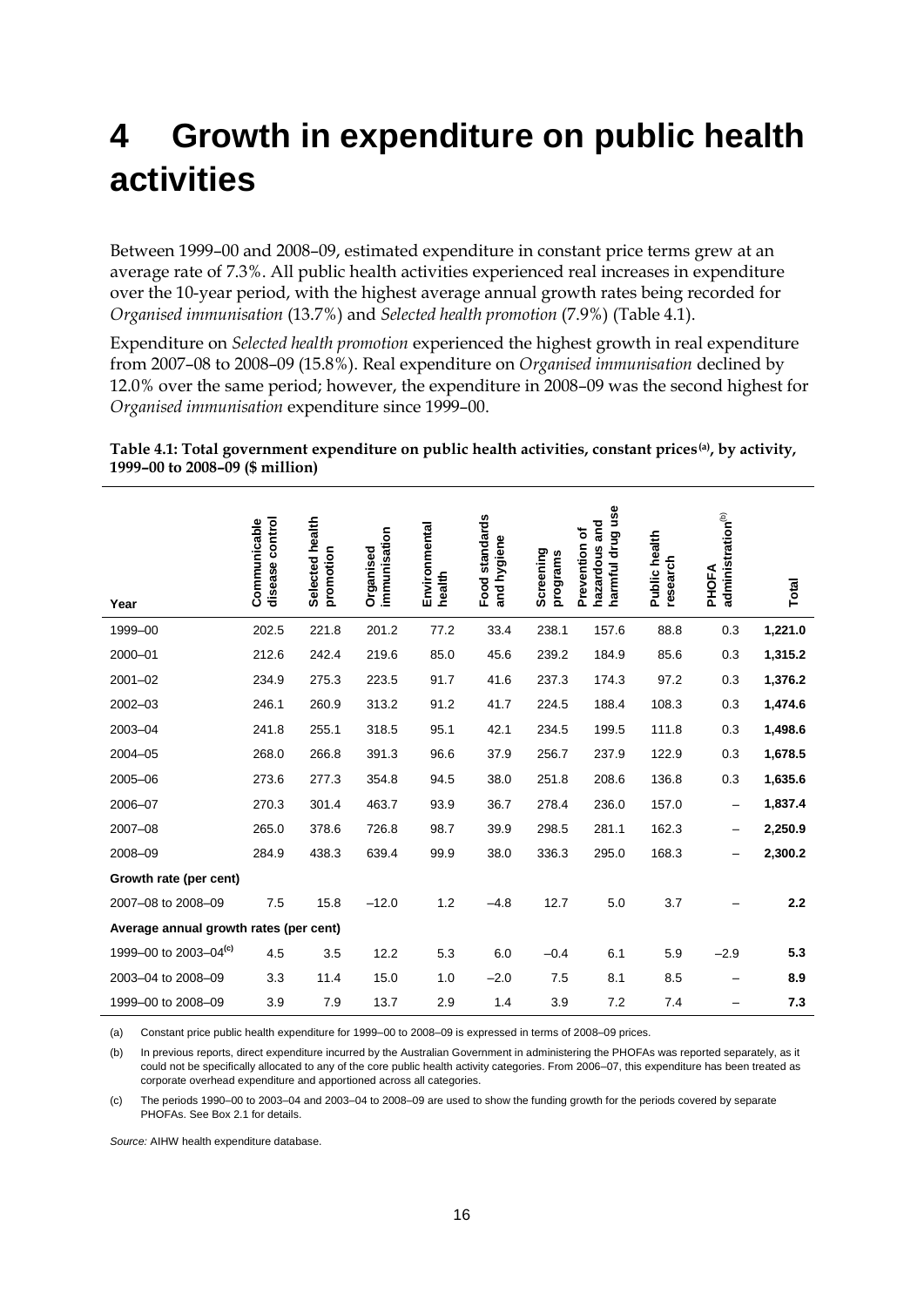At the jurisdictional level, the highest average annual real growth in estimated public health expenditure over the period 1999–00 to 2008–09 was recorded by Queensland (11.1%) followed by Victoria (7.3%) and New South Wales (7.0%). Other jurisdictions had average real growth rates ranging from 2.9% in the Australian Capital Territory to 6.9% in Western Australia (Table 4.2).

The highest real growth in public health expenditure between 2007–08 and 2008–09 was in Northern Territory with a rate of 9.3%. Western Australia recorded the second highest rate of expenditure growth (6.9%) while the Australian Government (5.2%), Queensland (4.2%), New South Wales (4.1%) and South Australia (0.9%) were the other jurisdictions to experience real expenditure growth over this period. While some jurisdictions experienced lower levels of expenditure in 2008–09 compared with 2007–08, over the period 2003–04 to 2008–09 all jurisdictions increased real expenditure, by an average of 8.9% per year.

|                                        | <b>Australian</b> |            |        |       |           |       |        |            |      |         |
|----------------------------------------|-------------------|------------|--------|-------|-----------|-------|--------|------------|------|---------|
| Year                                   | Government        | <b>NSW</b> | Vic    | Qld   | <b>WA</b> | SA    | Tas    | <b>ACT</b> | NT   | Total   |
| 1999-00                                | 350.4             | 255.8      | 195.6  | 135.0 | 95.5      | 80.0  | 26.5   | 30.7       | 51.6 | 1,221.0 |
| 2000-01                                | 381.3             | 263.8      | 235.3  | 144.4 | 100.7     | 84.7  | 28.3   | 29.1       | 47.7 | 1,315.2 |
| $2001 - 02$                            | 395.5             | 282.1      | 239.6  | 158.5 | 108.1     | 86.4  | 29.9   | 29.1       | 47.0 | 1,376.2 |
| $2002 - 03$                            | 394.0             | 290.7      | 278.5  | 182.1 | 118.8     | 101.0 | 34.2   | 30.7       | 44.5 | 1,474.6 |
| 2003-04                                | 411.1             | 310.4      | 263.0  | 183.7 | 121.0     | 94.6  | 32.2   | 30.9       | 51.7 | 1,498.6 |
| 2004-05                                | 558.4             | 325.7      | 258.1  | 194.2 | 120.6     | 95.8  | 30.3   | 33.0       | 62.5 | 1,678.5 |
| 2005-06                                | 498.9             | 318.0      | 265.1  | 206.5 | 130.2     | 93.0  | 32.1   | 31.1       | 60.6 | 1,635.6 |
| 2006-07                                | 553.8             | 352.8      | 295.3  | 246.9 | 139.5     | 112.9 | 37.6   | 32.9       | 65.7 | 1,837.4 |
| 2007-08                                | 602.3             | 451.7      | 398.9  | 333.8 | 162.9     | 135.1 | 47.8   | 40.3       | 78.1 | 2,250.9 |
| 2008-09                                | 633.7             | 470.0      | 367.5  | 347.9 | 174.1     | 136.3 | 45.6   | 39.6       | 85.4 | 2,300.2 |
| Growth rate (per cent)                 |                   |            |        |       |           |       |        |            |      |         |
| 2007-08 to 2008-09                     | 5.2               | 4.1        | $-7.9$ | 4.2   | 6.9       | 0.9   | $-4.7$ | $-1.6$     | 9.3  | 2.2     |
| Average annual growth rates (per cent) |                   |            |        |       |           |       |        |            |      |         |
| 1999-00 to 2003-04 <sup>(b)</sup>      | 4.1               | 5.0        | 7.7    | 8.0   | 6.1       | 4.3   | 5.0    | 0.2        | 0.0  | 5.3     |
| 2003-04 to 2008-09                     | 9.0               | 8.7        | 6.9    | 13.6  | 7.6       | 7.6   | 7.2    | 5.1        | 10.5 | 8.9     |
| 1999-00 to 2008-09                     | 6.8               | 7.0        | 7.3    | 11.1  | 6.9       | 6.1   | 6.2    | 2.9        | 5.7  | 7.3     |

<span id="page-22-0"></span>**Table 4.2: Total government expenditure on public health activities, constant prices(a), by jurisdiction, 1999–00 to 2008–09 (\$ million)**

(a) Constant price public health expenditure for 1999–00 to 2008–09 is expressed in terms of 2008–09 prices.

(b) The periods 1990–00 to 2003–04 and 2003–04 to 2008–09 are used to show the funding growth for the periods covered by separate PHOFAs. See Box 2.1 for details.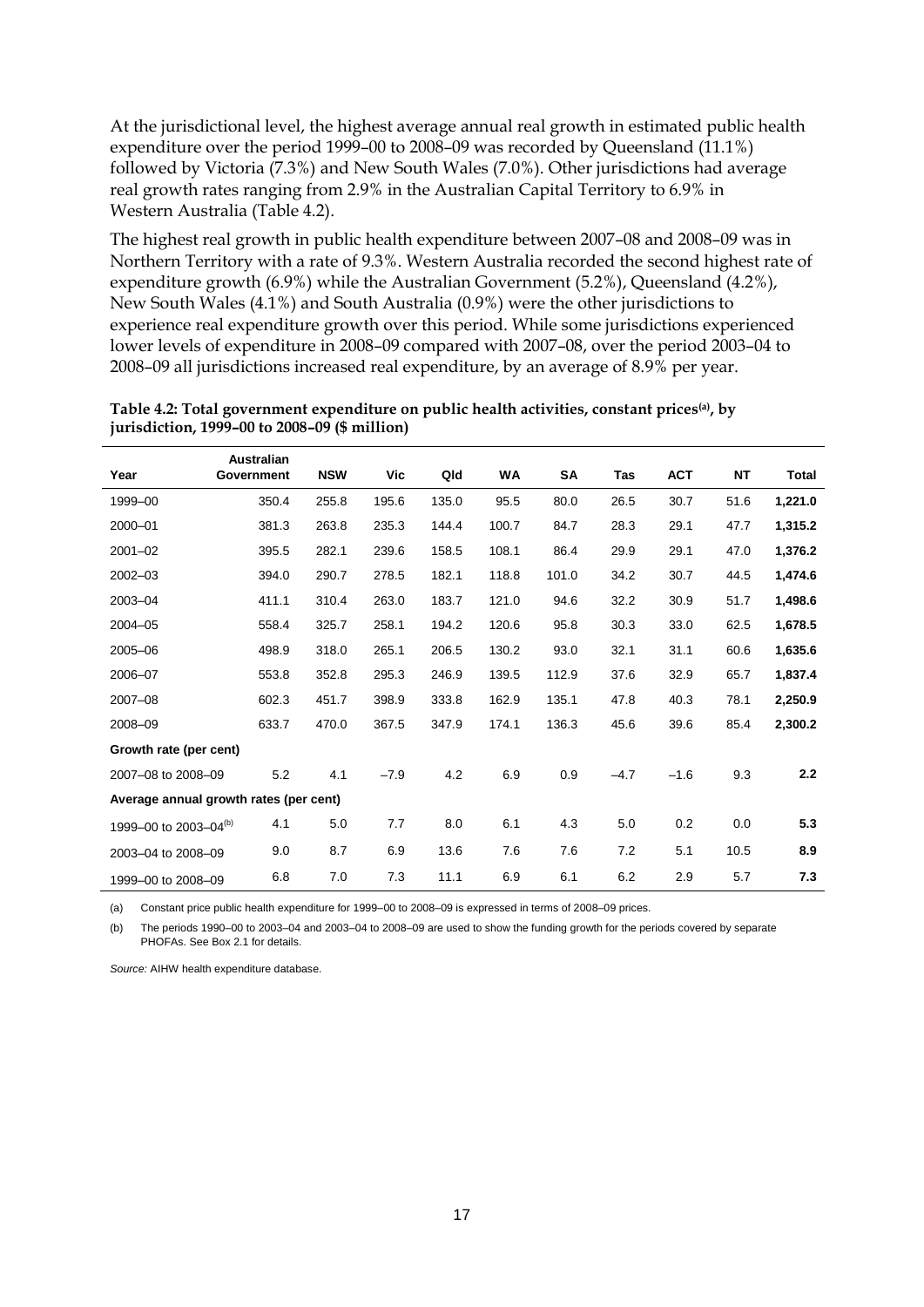## **Appendix: Technical notes**

### **Data revisions**

Since the last *Public health expenditure in Australia* report was released in November 2009, some minor revisions have been made to certain expenditure estimates. These revisions have been made on the basis of updated advice having been provided by the respective jurisdictions. All estimates in this report reflect the updated data.

## **Definition of public health activities**

#### <span id="page-23-0"></span>**Table A1: Definition of core public health activities used to compile** *Public health expenditure in Australia 2008–09*

| Public health activity category | <b>Definition</b>                                                                                                                                                                                                                                                                                                                                                                                                                                                   |
|---------------------------------|---------------------------------------------------------------------------------------------------------------------------------------------------------------------------------------------------------------------------------------------------------------------------------------------------------------------------------------------------------------------------------------------------------------------------------------------------------------------|
| Communicable disease control    | This category includes all activities associated with the development and<br>implementation of programs to prevent the spread of communicable diseases.                                                                                                                                                                                                                                                                                                             |
|                                 | Expenditure on <i>Communicable disease control</i> is recorded using three subcategories:                                                                                                                                                                                                                                                                                                                                                                           |
|                                 | HIV/AIDS, hepatitis C and sexually transmitted infections                                                                                                                                                                                                                                                                                                                                                                                                           |
|                                 | needle and syringe programs                                                                                                                                                                                                                                                                                                                                                                                                                                         |
|                                 | other communicable disease control.                                                                                                                                                                                                                                                                                                                                                                                                                                 |
|                                 | The public health component of the HIV/AIDS, hepatitis C and sexually transmitted<br>infections strategies includes all activities associated with the development and<br>implementation of prevention and education programs to prevent the spread of<br>HIV/AIDS, hepatitis C and sexually transmitted infections.                                                                                                                                                |
| Selected health promotion       | This category includes activities that are delivered on a population-wide basis that foster<br>healthy lifestyle and a healthy social environment, and health promotion activities that<br>address health risk factors such as sun exposure, poor nutrition and physical inactivity.<br>The underlying criterion for the inclusion of health promotion programs within this<br>category is that they are population health programs promoting health and wellbeing. |
|                                 | The following health promotion programs delineate the boundaries for Selected health<br>promotion:                                                                                                                                                                                                                                                                                                                                                                  |
|                                 | healthy settings (such as municipal health planning)                                                                                                                                                                                                                                                                                                                                                                                                                |
|                                 | encouraging healthy weight through nutrition and physical activity                                                                                                                                                                                                                                                                                                                                                                                                  |
|                                 | personal hygiene                                                                                                                                                                                                                                                                                                                                                                                                                                                    |
|                                 | mental health awareness                                                                                                                                                                                                                                                                                                                                                                                                                                             |
|                                 | sun exposure and protection<br>٠                                                                                                                                                                                                                                                                                                                                                                                                                                    |
|                                 | injury prevention (including suicide prevention and prevention of female genital<br>mutilation)                                                                                                                                                                                                                                                                                                                                                                     |
|                                 | organised population health screening of heart disease risk factors.                                                                                                                                                                                                                                                                                                                                                                                                |
|                                 | Continuo                                                                                                                                                                                                                                                                                                                                                                                                                                                            |

*(continued)*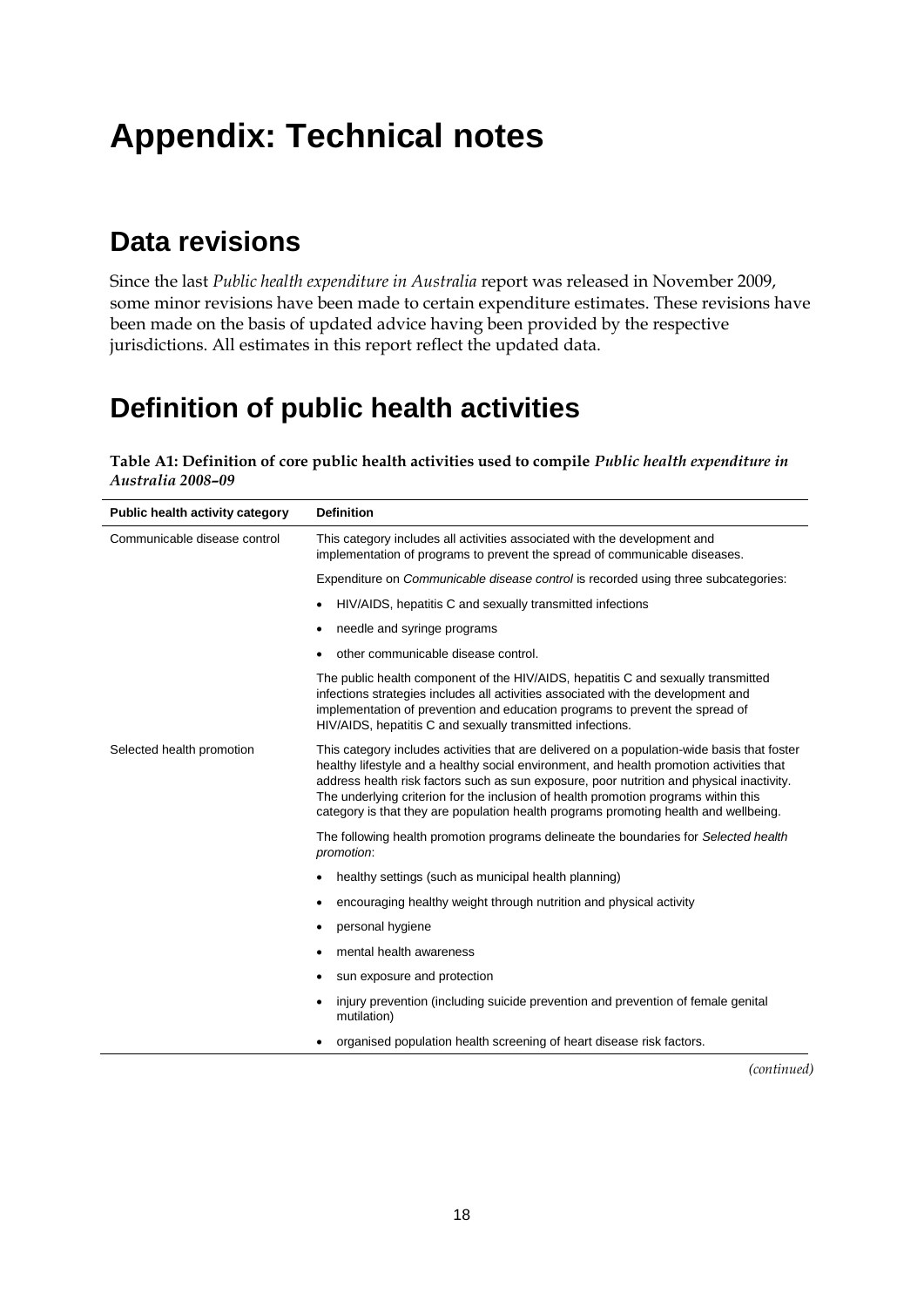#### **Table A1 (continued): Definition of core public health activities used to compile** *Public health expenditure in Australia 2008–09*

| Organised immunisation                          | This category includes immunisation clinics, school immunisation programs,<br>immunisation education, public awareness, immunisation databases and information<br>systems.                                                                                                                                                                                                                                                                                                                           |
|-------------------------------------------------|------------------------------------------------------------------------------------------------------------------------------------------------------------------------------------------------------------------------------------------------------------------------------------------------------------------------------------------------------------------------------------------------------------------------------------------------------------------------------------------------------|
|                                                 | Expenditure on <i>Organised immunisation</i> is reported for each of the following three<br>subcategories:                                                                                                                                                                                                                                                                                                                                                                                           |
|                                                 | organised childhood immunisation as defined under the Australian Government's<br>National Immunisation Program (see<br><www.immunise.healh.gov.au content="" immunise="" internet="" nips2="" publishing.nsf="">)</www.immunise.healh.gov.au>                                                                                                                                                                                                                                                        |
|                                                 | organised pneumococcal and influenza immunisation<br>$\bullet$                                                                                                                                                                                                                                                                                                                                                                                                                                       |
|                                                 | all other organised immunisation programs (excluding ad hoc or opportunistic<br>٠<br>immunisation).                                                                                                                                                                                                                                                                                                                                                                                                  |
| Environmental health                            | This category relates to health protection education (for example safe chemical storage<br>and water pollutants), expert advice on specific issues, development of standards, risk<br>management and public health aspects of environmental health protection. The costs of<br>monitoring and regulating are to be included where costs are borne by a regulatory<br>agency and principally have a public health focus (for example, radiation safety, and<br>pharmaceutical regulation and safety). |
| Food standards and hygiene                      | This category includes all activities relating to the development, review and<br>implementation of food standards, regulations and legislation, as well as the testing of<br>food by regulatory agencies.                                                                                                                                                                                                                                                                                            |
| Screening programs                              | This category includes related activities for three types of screening programs:                                                                                                                                                                                                                                                                                                                                                                                                                     |
|                                                 | breast cancer screening through organised programs such as BreastScreen<br>Australia                                                                                                                                                                                                                                                                                                                                                                                                                 |
|                                                 | cervical screening through organised programs such as the state cervical screening<br>programs                                                                                                                                                                                                                                                                                                                                                                                                       |
|                                                 | organised bowel cancer screening programs.                                                                                                                                                                                                                                                                                                                                                                                                                                                           |
|                                                 | For each subcategory, the costs associated with counselling, treatment or referral<br>services for diagnosed patients is excluded.                                                                                                                                                                                                                                                                                                                                                                   |
| Prevention of hazardous and<br>harmful drug use | This category includes activities aimed at the general population to reduce and prevent<br>the overuse or abuse of alcohol, tobacco, illicit and other drugs of dependence.                                                                                                                                                                                                                                                                                                                          |
|                                                 | Expenditure is reported for each of the following subcategories:                                                                                                                                                                                                                                                                                                                                                                                                                                     |
|                                                 | alcohol                                                                                                                                                                                                                                                                                                                                                                                                                                                                                              |
|                                                 | tobacco                                                                                                                                                                                                                                                                                                                                                                                                                                                                                              |
|                                                 | illicit and other drugs of dependence                                                                                                                                                                                                                                                                                                                                                                                                                                                                |
|                                                 | mixed.                                                                                                                                                                                                                                                                                                                                                                                                                                                                                               |
| Public health research                          | The definition of research and development (R and D) is as follows (ABS 2008):                                                                                                                                                                                                                                                                                                                                                                                                                       |
|                                                 | 'R and D' is defined according to the OECD [Organisation for Economic Co-operation and<br>Development] standard as comprising creative work undertaken on a systematic basis in order<br>to increase the stock of knowledge, including knowledge of man, culture and society, and the<br>use of this stock of knowledge to devise new applications.                                                                                                                                                  |
|                                                 | An 'R and D' activity is characterised by originality. It has investigation as a primary objective,<br>the outcome of which is new knowledge, with or without a specific application, or new or<br>improved materials, product, devices, processes or services. 'R and D' ends when work is no<br>longer primarily investigative.                                                                                                                                                                    |
|                                                 | Thus the basic criterion for distinguishing research and development from other public<br>health activities is the presence of an appreciable element of novelty and resolution of<br>scientific and/or technical uncertainty.                                                                                                                                                                                                                                                                       |
|                                                 | Expenditure on general research and development work relating to the running of<br>ongoing public health programs is included under the other relevant public health<br>activities.                                                                                                                                                                                                                                                                                                                  |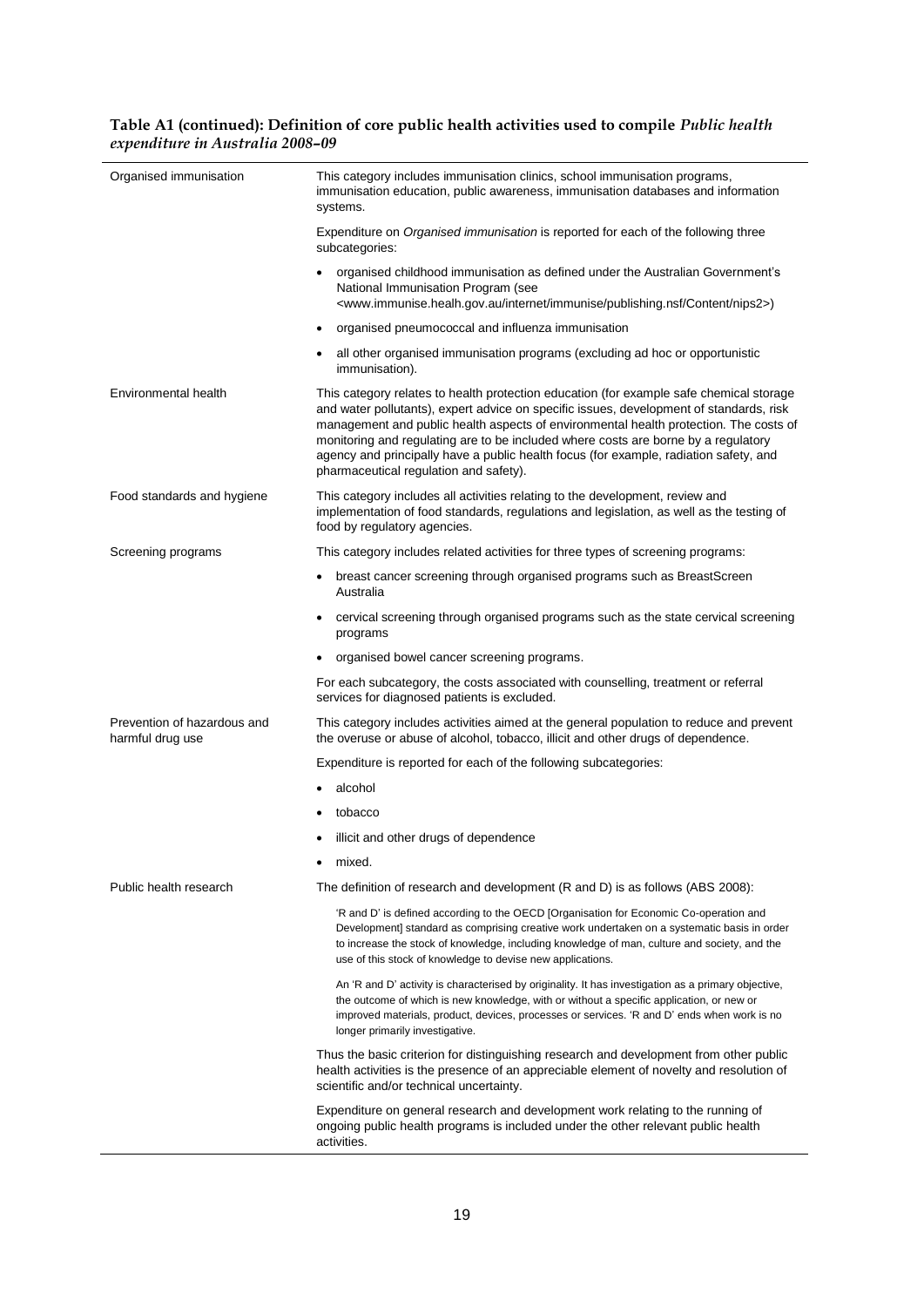## **Jurisdictions' technical notes**

Care must be exercised when comparing estimates of expenditure on public health across jurisdictions, because different jurisdictions often need to direct more effort and resources to particular activities to meet needs that are of primary concern to their populations. These are sometimes determined or influenced by factors outside their control, by 'non-public health' factors, such as:

- location and population demographics (that is, age–sex structure and geographic distribution)
- relative economies of scale in the delivery of particular activities
- the need to cater for some populations in other states and territories
- the roles assigned to other agencies, such as local government authorities, within jurisdictions.

Furthermore, while every effort has been taken to minimise differences in the methods used to estimate expenditure, there remain some methodological differences that render comparisons across jurisdictions a little problematic. These include:

- some differences arising from the different data collection processes across jurisdictions
- differences in the treatment of some overheads in the health expenditure estimates.

### **Role of local government authorities within each jurisdiction**

As stated elsewhere in this report, funding for public health activities provided by local governments is outside the scope of this project. However, the type and number of public health services funded by local governments within each jurisdiction will affect the need for similar services to be funded by higher levels of government. Because of this, it is important to consider the role and scope of local government expenditure when comparing the expenditure results of states and territories.

While local government involvement in public health activities varies greatly between states and territories (Table A2), it is possible to recognise some functions that are common to the majority of local governments in Australia. These include waste and sanitation management, food safety, water quality control, prevention of *Legionella* disease and vector-borne disease control (NPHP 2002).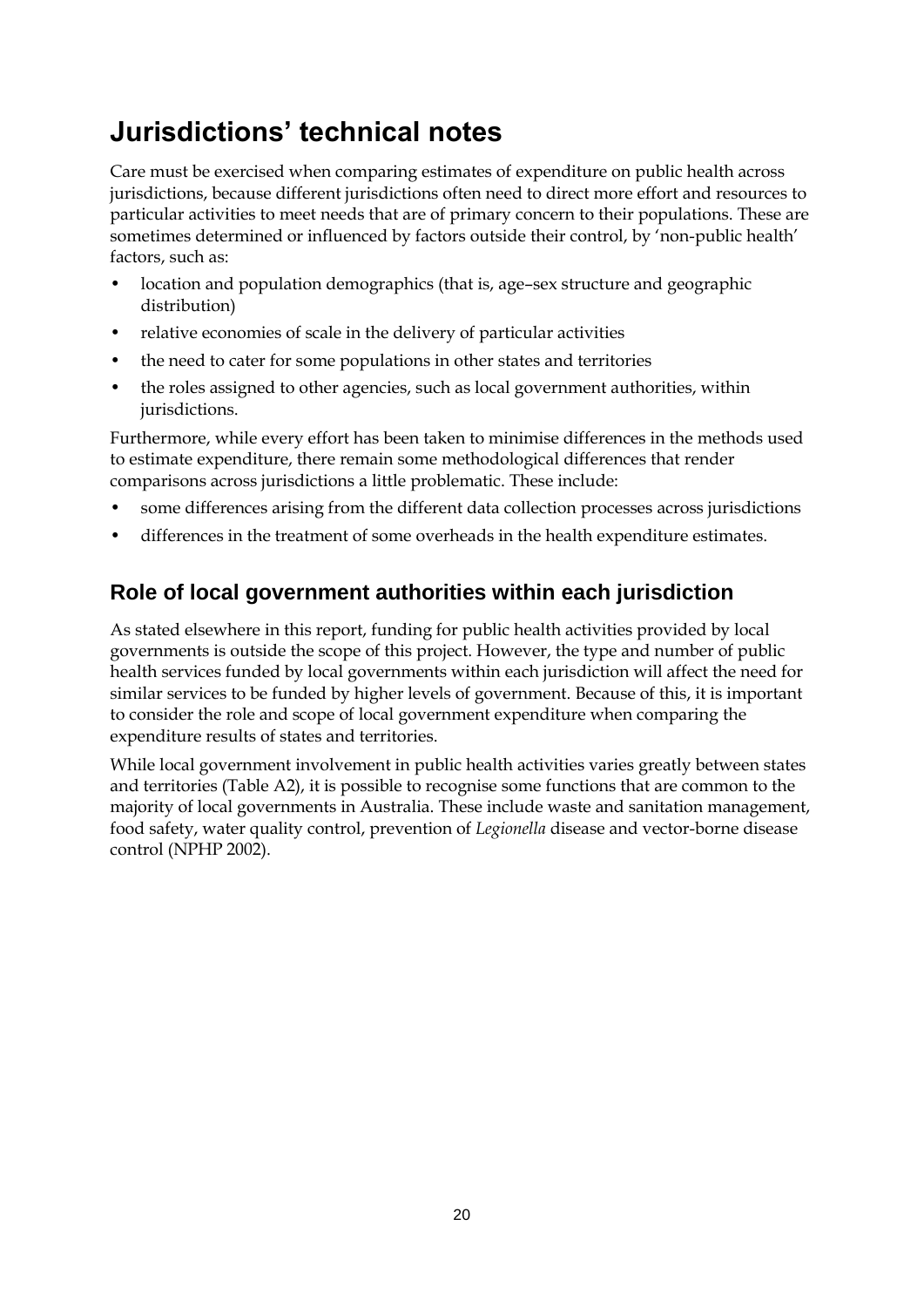|                                              | <b>NSW</b> | Vic | Qld | <b>WA</b> | SΑ             | Tas | ΝT |
|----------------------------------------------|------------|-----|-----|-----------|----------------|-----|----|
| Communicable disease control                 |            |     |     |           |                | 2   |    |
| Selected health promotion                    | 2          |     | 2   |           | $\overline{2}$ | 2   |    |
| Organised immunisation                       | 2          | 3   | 3   | 2         | 3              | 3   | 2  |
| Environmental health                         | 3          | 3   | 3   | 3         | 3              | 3   | 3  |
| Food standards and hygiene                   | 3          | 3   | 3   | 3         | 2              | 3   | 2  |
| Screening programs                           |            |     | 1   |           |                |     |    |
| Prevention of hazardous and harmful drug use | 2          | 3   | 2   |           |                |     |    |
| Public health research                       |            |     | 1   |           |                |     |    |
| Other activities related to public health    | 3          | 3   | 3   | 3         | 3              | 3   | 3  |

#### <span id="page-26-0"></span>**Table A2: Level of local government involvement(a) in provision of public health activities, by jurisdiction(b)**

(a) The level of local government involvement is denoted by a number where '1' represents little or no involvement, '2' represents minor involvement, and '3' represents major involvement.

(b) The Australian Capital Territory is a self-governing territory without local government. Traditional local government services are provided by the Australian Capital Territory Government.

*Sources:* NPHP 2002; Local Government and Shires Associations of NSW 2005; Municipal Association of Victoria 2007; Local Government Association of Queensland 2010; Western Australian Local Government Association 2007; Local Government Association of South Australia 2008; Local Government Association of Tasmania 2007; Local Government Association of the Northern Territory 2008.

## **Method for allocating direct expenditure by the Australian Government to states and territories**

To estimate the overall levels of public health expenditure in each state and territory, it is necessary to allocate the Australian Government funding in supporting public health programs on a state and territory basis. The Australian Government funds expenditure on public health activities through:

- the provision of SPPs to states and territories
- its own direct expenditure in supporting public health programs.

The Australian Government's SPPs can readily be allocated on a state and territory basis. Because its direct expenditures are generally not available on this basis, other indicators need to be used to allocate these expenditures.

Except for the purchases of essential vaccines by the Australian Government on behalf of the state and territory governments, direct expenditure by the Australian Government has been apportioned across state and territories using population measures that directly relate to the recipients or the people that are direct beneficiaries of the expenditure. For example, direct expenditure on breast cancer screening has been split according to the relative share of specific target populations in each state and territory—in this case women aged 50–69 years. Alternatively, where the specific populations are not readily identifiable, then the total populations for each state and territory have been used (Table A3).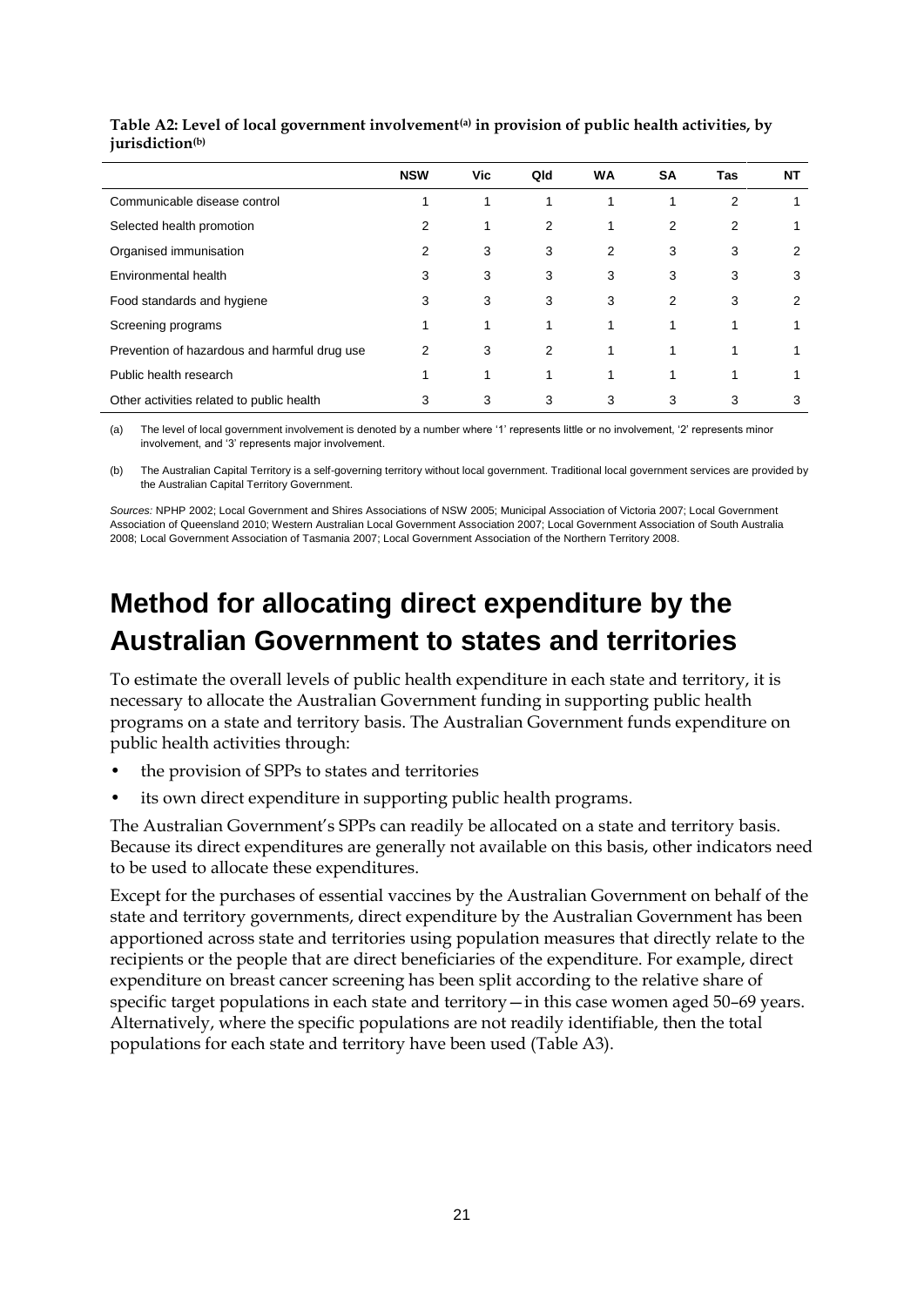| Public health activity categories                       | <b>Population groups</b>                                    |
|---------------------------------------------------------|-------------------------------------------------------------|
| Communicable disease control                            |                                                             |
| HIV/AIDS, hepatitis C and sexually transmitted diseases | Total state/territory population numbers                    |
| Needle and syringe programs                             | Total state/territory population numbers                    |
| Other communicable disease control                      | Total state/territory population numbers                    |
| Selected health promotion                               | Total state/territory population numbers                    |
| Organised immunisation                                  |                                                             |
| Organised childhood immunisation                        |                                                             |
| General Practice Immunisation Incentive (GPII)          |                                                             |
| Scheme                                                  | Children aged 0-9 years by state/territory                  |
| Other                                                   | Children and adolescents aged 0–19 years by state/territory |
| Organised pneumococcal and influenza immunisation       | Adult population aged 65 years and over by state/territory  |
| All other organised immunisation                        | Total state/territory population numbers                    |
| Environmental health                                    | Total state/territory population numbers                    |
| Foods standards and hygiene                             | Total state/territory population numbers                    |
| Screening programs                                      |                                                             |
| Breast cancer screening                                 | Females aged 50-69 years by state/territory                 |
| Cervical screening                                      |                                                             |
| Medicare benefit payments                               | Recipients by state of location                             |
| Other expenditure                                       | Females aged 20–69 years by state/territory                 |
| Bowel cancer screening                                  | Adult population aged 55-64 years by state/territory        |
| Prevention of hazardous and harmful drug use            |                                                             |
| Alcohol                                                 | Total state/territory population numbers                    |
| Tobacco                                                 | Total state/territory population numbers                    |
| Illicit and other drugs of dependence                   | Total state/territory population numbers                    |
| Mixed                                                   | Total state/territory population numbers                    |
| Public health research                                  | Total state/territory population numbers                    |

#### <span id="page-27-0"></span>**Table A3: Population groups used in apportioning direct expenditure by the Australian Government across state and territories**

*Note:* These are the population groups used by the AIHW to apportion the expenditure. The actual target groups of the associated programs may vary.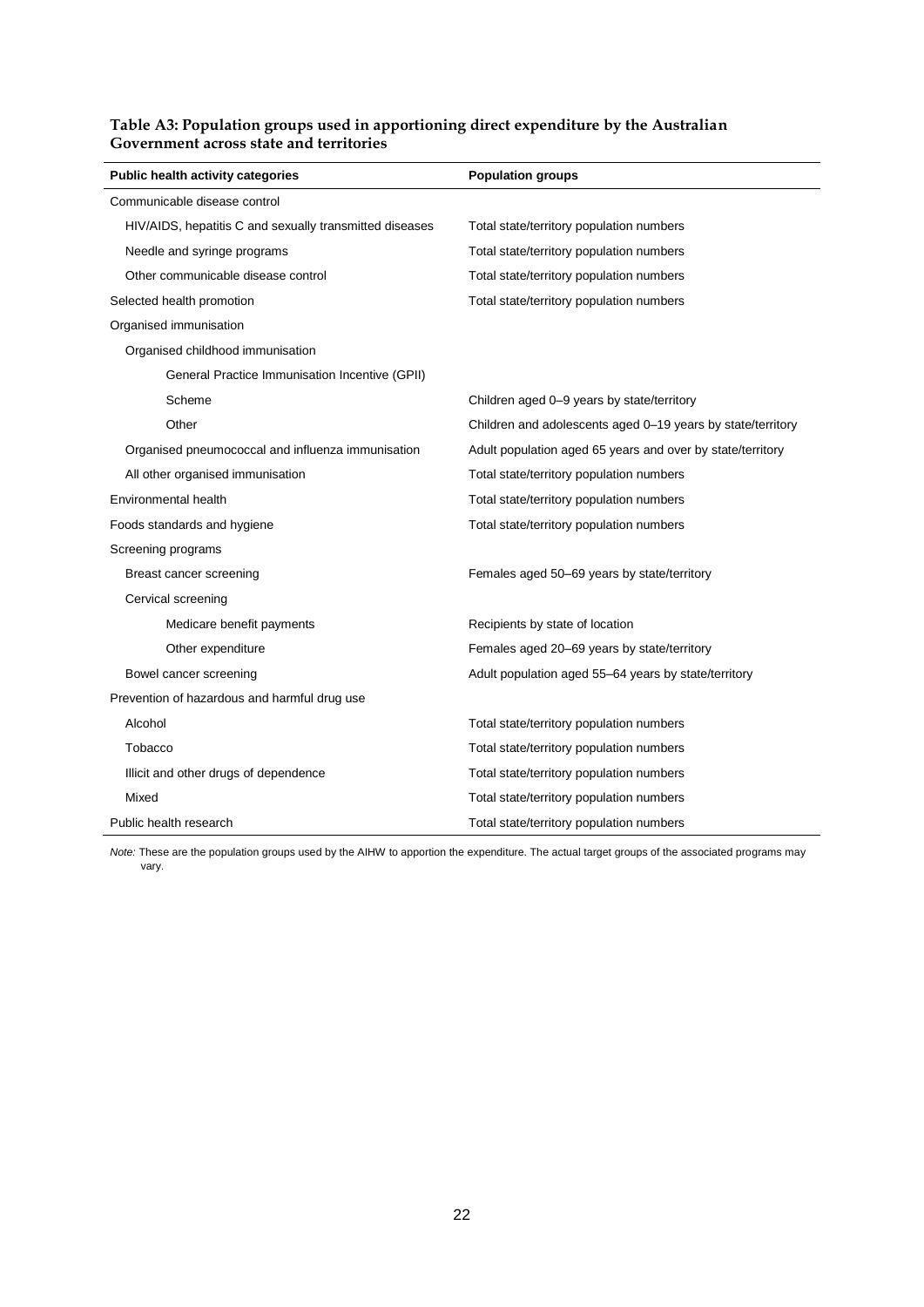### **Developments in public health expenditure data**

There have been developments within Australia that are relevant to the collection of public health funding and expenditure data, and how such data is presented in future reports in this series. Data on the eight core public health categories to date has been collected and reported on as part of the National Public Health Expenditure Project, which jurisdictions agreed to participate in through the PHOFAs (DoHA 2006) The third and final set of PHOFAs covered the 5-year period from 2004–05 to 2008–09. From 2009–10, jurisdictions will still be required to provide public health funding and expenditure data through the Government Health Expenditure National Minimum Data Set specified under the National Healthcare Agreement and the National Health Information Agreement.

### **Deflators**

The real value of money is diminished over time by rises in prices (inflation). To measure real changes in expenditure on public health activities, it is necessary to adjust the estimates of expenditure to remove the effects of inflation. In this report, this is achieved by expressing the estimates of expenditure for all periods in terms of the purchasing power of money in 2008–09. This is referred to throughout the report as 'expenditure in constant prices'. This has been achieved by deflating or inflating the current price expenditure estimates for all periods using chain price indexes derived by the ABS.

The chain price indexes are annually re-weighted Laspeyres chain price indexes, and are calculated at such a detailed level that the ABS considers them equivalent to measures of pure price change. For this publication, chain price indexes for government expenditure on hospital and nursing home services (Table A4) have been used to revalue the expenditure estimates in 2008–09 prices, and derive constant price estimates of public health expenditure.

| State and local hospital<br>and nursing home<br>services | 1999-<br>2000 | $2000 -$<br>2001 | $2001 -$<br>2002 | $2002 -$<br>2003 | $2003 -$<br>2004 | $2004 -$<br>2005 | $2005 -$<br>2006 | $2006 -$<br>2007 | $2007 -$<br>2008 | $2008 -$<br>2009 |
|----------------------------------------------------------|---------------|------------------|------------------|------------------|------------------|------------------|------------------|------------------|------------------|------------------|
| <b>NSW</b>                                               | 74.02         | 75.78            | 77.73            | 80.18            | 83.98            | 86.04            | 90.92            | 94.92            | 97.66            | 100.00           |
| Vic                                                      | 77.13         | 79.46            | 81.98            | 83.91            | 86.05            | 88.28            | 91.57            | 94.48            | 96.90            | 100.00           |
| Qld                                                      | 73.72         | 75.94            | 77.96            | 79.69            | 82.77            | 85.47            | 88.84            | 92.97            | 96.25            | 100.00           |
| <b>WA</b>                                                | 74.90         | 77.21            | 79.71            | 82.12            | 84.13            | 86.25            | 89.71            | 93.08            | 96.15            | 100.00           |
| <b>SA</b>                                                | 73.82         | 76.03            | 78.54            | 81.04            | 83.54            | 85.56            | 89.51            | 92.88            | 96.25            | 100.00           |
| Tas                                                      | 75.15         | 77.28            | 79.42            | 81.46            | 83.79            | 86.50            | 90.49            | 94.37            | 97.09            | 100.00           |
| <b>ACT</b>                                               | 74.52         | 76.16            | 77.80            | 80.21            | 82.72            | 86.10            | 89.96            | 93.24            | 96.53            | 100.00           |
| <b>NT</b>                                                | 76.61         | 78.83            | 81.52            | 83.54            | 85.66            | 87.58            | 90.95            | 94.42            | 96.25            | 100.00           |
| Australia                                                | 74.81         | 76.94            | 79.17            | 81.30            | 84.21            | 86.43            | 90.41            | 94.09            | 96.90            | 100.00           |

<span id="page-28-0"></span>**Table A4: Government final consumption expenditure on hospital and nursing home services, chain price index referenced to 2008–09**

*Note:* These are annually re-weighted Laspeyres chain price indexes.

*Source:* Unpublished ABS data.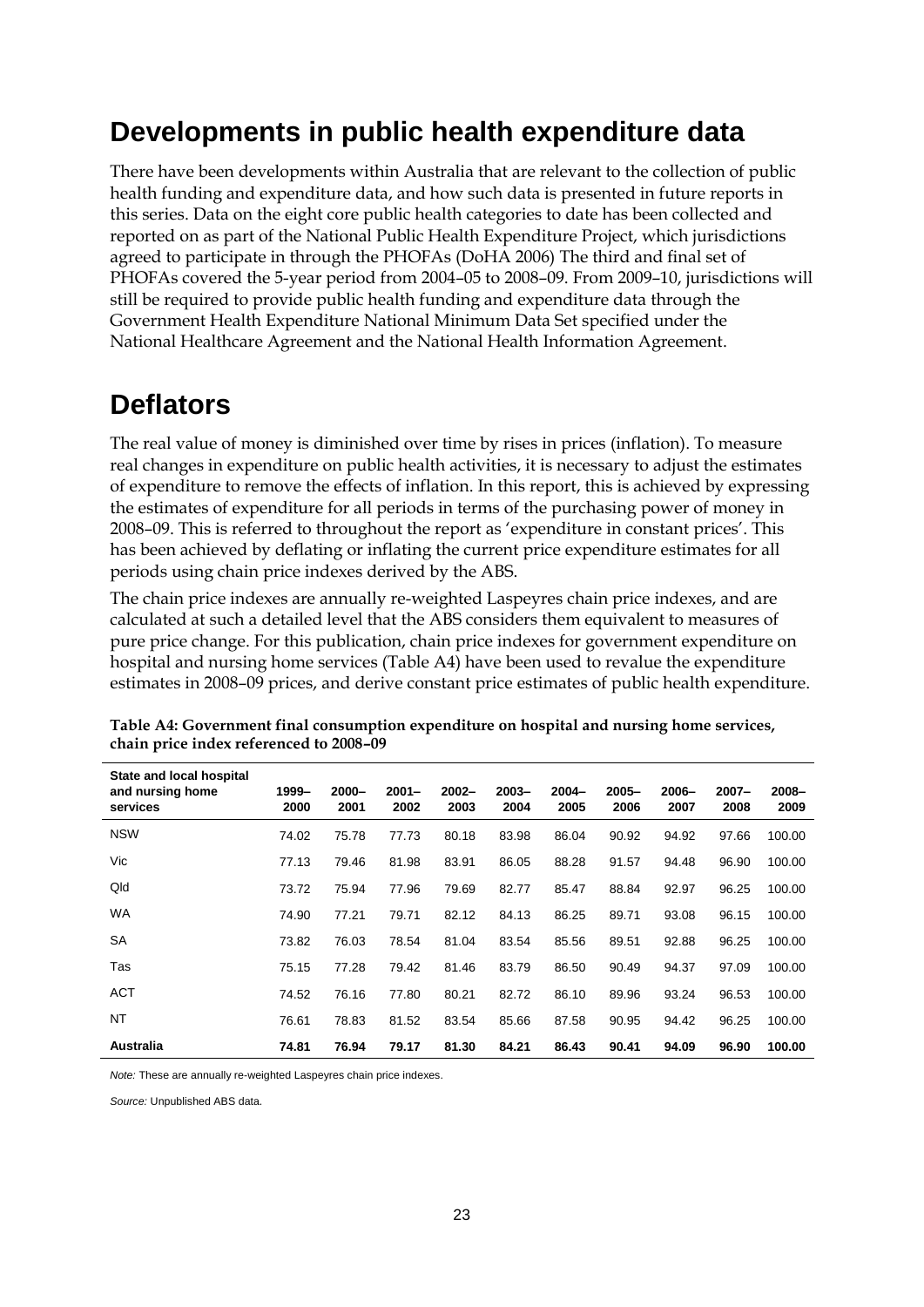## **References**

ABS (Australian Bureau of Statistics) 2008. Australian and New Zealand Standard Research Classification (ANZSRC). ABS cat. No. 1297.0. Canberra: ABS.

CRC (Council of Australian Governments Reform Council) 2010. National Healthcare Agreement: baseline performance report for 2008-09. Canberra: COAG. Viewed 23 June 2010. <www.coag.gov.au>.

DoHA (Department of Health and Ageing) 2006. Public Health Outcome Funding Agreements. Canberra: DoHA. Viewed 6 May 2010. [<www.health.gov.au>](http://www.health.gov.au/).

Local Government Association of the Northern Territory 2008. Parap: Local Government Association of Northern Territory. Viewed 27 February 2008, <www.lgant.nt.gov.au>.

Local Government Association of Queensland 2010. Newstead: Local Government Association of Queensland. Updated 20 August 2010, <www.lgaq.asn.au>.

Local Government Association of South Australia 2008. Adelaide: Local Government Association of South Australia. Viewed 27 February 2008, <www.lga.sa.gov.au>.

Local Government Association of Tasmania 2007. Hobart: Local Government Association of Tasmania. Viewed 27 February 2008, <www.lgat.tas.gov.au>.

Local Government and Shires Associations of NSW 2005. Public health in NSW local governments: summary results of Local Government Public Health Survey. Sydney: LGSA.

Municipal Association of Victoria 2007. Melbourne: Municipal Association of Victoria. Viewed 27 February 2008, <www.mav.asn.au>.

NPHP (National Public Health Partnership) 2002. The Role of Local Government in Public Health Regulation. Melbourne: NPHP.

Western Australian Local Government Association 2007. West Perth: Western Australian Local Government Association. Viewed 27 February 2008, <www.walga.asn.au>.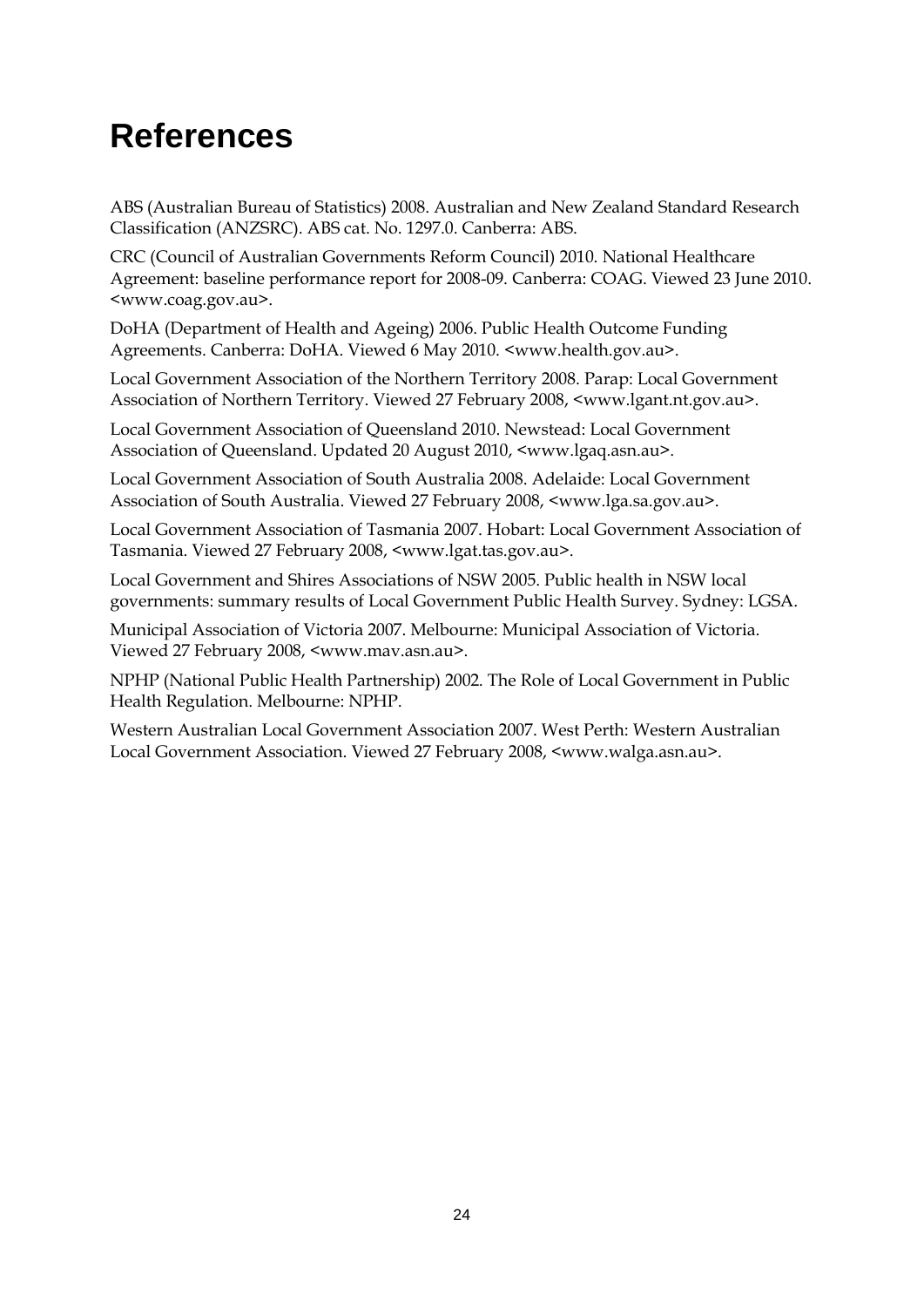## **List of tables**

| Table 2.1: | Total government funding of expenditure on public health activities, current                                                                                         |  |
|------------|----------------------------------------------------------------------------------------------------------------------------------------------------------------------|--|
| Table 2.2: | Net funding for public health activities by states and territories, current prices,<br>and shares of the total funding, by state and territory, 2007-08 and 2008-097 |  |
| Table 2.3: | SPPs for public health, current prices, by state and territory, 2008-09 (\$ million)  8                                                                              |  |
| Table 3.1: | Total government expenditure on public health activities, current prices, by                                                                                         |  |
| Table 3.2: | Total government expenditure on public health activities, current prices, by                                                                                         |  |
| Table 3.3: | Total government expenditure on public health activities by states and territories,                                                                                  |  |
| Table 3.4: | Average public health expenditure per person, current and constant prices, and                                                                                       |  |
| Table 3.5: | Estimated total government expenditure per person on public health activities in                                                                                     |  |
| Table 3.6: | Total recurrent health expenditure and public health expenditure, current prices,                                                                                    |  |
| Table 4.1: | Total government expenditure on public health activities, constant prices, by                                                                                        |  |
| Table 4.2: | Total government expenditure on public health activities, constant prices, by                                                                                        |  |
| Table A1:  | Definition of core public health activities used to compile Public health expenditure                                                                                |  |
| Table A2:  | Level of local government involvement in provision of public health activities, by                                                                                   |  |
| Table A3:  | Population groups used in apportioning direct expenditure by the Australian                                                                                          |  |
| Table A4:  | Government final consumption expenditure on hospital and nursing home                                                                                                |  |